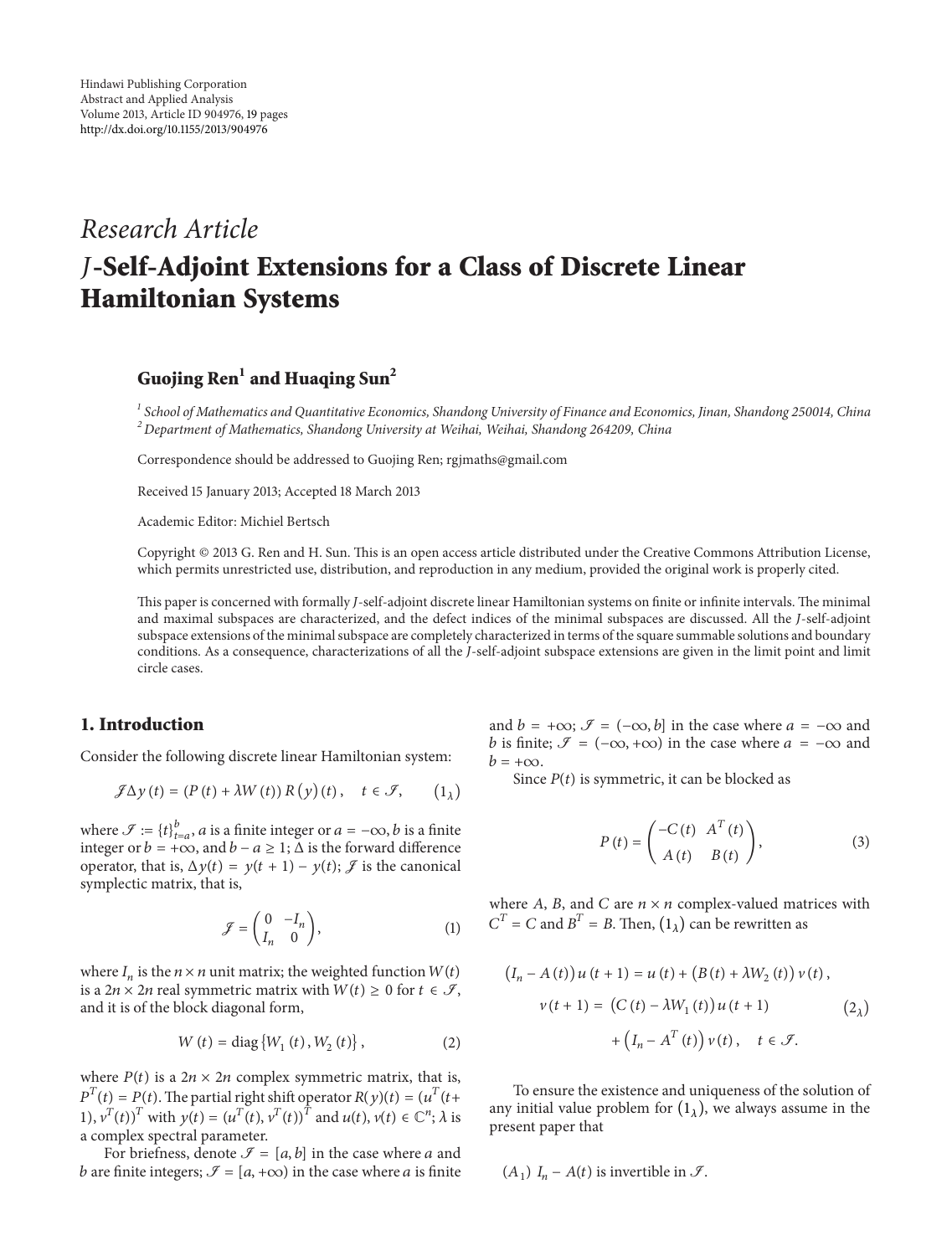It can be easily verified that  $(1<sub>\lambda</sub>)$  contains the following complex coefficients vector difference equation of order  $2m$ :

$$
\sum_{j=0}^{m} (-1)^{j} \Delta^{j} \left[ p_{j} \left( t \right) \Delta^{j} z \left( t - j \right) \right] = \lambda w \left( t \right) z \left( t \right), \quad t \in \mathcal{F},
$$
\n
$$
\tag{3}_{\lambda}
$$

where  $p_j(t)$  are  $l \times l$  complex-valued matrices with  $p_j^T(t) =$  $p_i(t)$ ,  $0 \le j \le m$ ;  $p_m(t)$  is invertible in  $\mathcal{I}$ ;  $w(t)$  is an  $l \times l$  realvalued with  $w(t) \ge 0$ . In fact, by letting  $y = (u^T, v^T)^T$  with  $u = (u_1^T, u_2^T, \dots, u_m^T)^T, v = (v_1^T, v_2^T, \dots, v_m^T)^T$ , and

$$
u_{j}(t) = \Delta^{j-1} z(t - j),
$$
  

$$
v_{j}(t) = \sum_{k=j}^{m} (-1)^{k-j} \Delta^{k-j} (p_{k}(t) \Delta^{k} z(t - k))
$$
 (4)

for  $1 \le j \le m$ ,  $(3_\lambda)$  can be converted into  $(1_\lambda)$ , as well as  $(2_\lambda)$ , with

$$
-C(t) = \text{diag} \{p_0(t), p_1(t), \dots, p_{m-1}(t)\},
$$

$$
A(t) = \begin{pmatrix} 0 & I_{l(m-1)} \\ 0 & 0 \end{pmatrix},
$$

$$
B(t) = \text{diag} \{0, \dots, 0, p_m^{-1}(t)\},
$$

$$
W(t) = \text{diag} \{w(t), 0, \dots, 0\}.
$$
 (5)

It is obvious that  $(A_1)$  is satisfied for  $(3_\lambda)$ .

The spectral theory of self-adjoint operators and selfadjoint extensions of symmetric operators (i.e., densely defined Hermitian operators) in Hilbert spaces has been well developed (cf. [1–4]). In general, under certain definiteness conditions, a formally self-adjoint differential expression can generate a minimal operator which is symmetric, and the defect index of the minimal operator is equal to the number of linearly independent square integrable solutions. All the characterizations of self-adjoint extensions of differential equation are obtained [5–8].

However, for difference equations, it was found in [9] that the minimal operator defined in [10] may be neither densely defined nor single-valued even if the definiteness condition is satisfied. This is an important difference between the differential and difference equations. In order to study the self-adjoint extensions of nondensely defined or multivalued Hermitian operators, some scholars tried to extend the concepts and theory for densely defined Hermitian operators to Hermitian subspaces [11–15]. Recently, Shi extended the Glazman-Krein-Naimark (GKN) theory for symmetric operators to Hermitian subspaces [9]. Applying this GKN theory, the first author, with Shi and Sun, gave complete characterizations of self-adjoint extensions for second-order formally self-adjoint difference equations and general linear discrete Hamiltonian systems, separately [16, 17].

We note that when the coefficient  $P(t)$  in  $(1<sub>\lambda</sub>)$  is not a Hermitian matrix, that is,  $P^*(t) \neq P(t)$ , system  $(1<sub>\lambda</sub>)$  is not formally self-adjoint, and the minimal subspace generated by  $(1_{\lambda})$  is not Hermitian. Hence the spectral theory of selfadjoint operators or self-adjoint subspaces is not applicable. To solve this problem, Glazman introduced a concept of *J*-symmetric operators in  $[3, 18]$  where *J* is an operator. The minimal operators generated by certain differential expressions are J-symmetric operators in the related Hilbert spaces [19, 20]. Monaquel and Schmidt [21] discussed the  $M$ functions of the following discrete Hamiltonian system:

$$
\mathcal{J}\begin{pmatrix} \Delta z_1(t) \\ \nabla z_2(t) \end{pmatrix} = (Q(t) + \lambda H(t)) \begin{pmatrix} z_1(t) \\ z_2(t) \end{pmatrix}, \quad t \in [0, +\infty),
$$
\n
$$
(4_\lambda)
$$

where  $\nabla$  is the backward difference operator, that is,  $\nabla z(t)$  =  $z(t) - z(t - 1)$ , and weighted function  $H(t) = \text{diag}\{H_1(t),$  $H_2(t)$ . By letting  $z_1(t) = v(t), z_2(t) = u(t + 1), (1_\lambda)$  can be converted into  $(4_{-1})$  with

$$
Q(t) = \begin{pmatrix} -B(t) & -A(t) \\ -A^{T}(t) & C(t) \end{pmatrix},
$$

$$
H(t) = \begin{pmatrix} W_2(t) & 0 \\ 0 & W_1(t) \end{pmatrix}.
$$
(6)

In  $[22]$ , the result that every *J*-Hermitian subspace has a *J*-self-adjoint subspace extension has been given. Furthermore, a result about *J*-self-adjoint subspace extension was obtained [22], which can be regarded as a GKN theorem for -Hermitian subspaces.

In the present paper, enlightened by the methods used in the study of self-adjoint subspace extensions of Hermitian subspaces, we will study the  $J$ -self-adjoint subspace extensions of the minimal operator corresponding to system  $(1_\lambda)$ . A complete characterization of them in terms of boundary conditions is given by employing the GKN theorem for J-Hermitian subspaces. The rest of this paper is organized as follows. In Section 2, some basic concepts and useful results about subspaces are briefly recalled. In Section 3, a conjugation operator  $J$  is defined in the corresponding Hilbert space, and the maximal and minimal subspaces are discussed. In Section 4, the description of the minimal subspaces is given by the properties of their elements at the endpoints of the discussed intervals, the defect indices of minimal subspaces are discussed, and characterizations of the maximal subspaces are established. Section 5 pays attention to two characterizations of all the self-adjoint subspace extensions of the minimal subspace in terms of boundary conditions via linearly independent square summable solutions of  $(1_{\lambda})$ . As a consequence, characterizations of all the self-adjoint subspace extensions are given in two special cases: the limit point and limit circle cases.

## **2. Fundamental Results on Subspaces**

In this section, we recall some basic concepts and useful results about subspaces. For more results about nondensely defined J-Hermitian operators or J-Hermitian subspaces, we refer to [17–19, 22] and some references cited therein. In addition, some properties of solutions of  $(1<sub>1</sub>)$  and a result about matrices are given at the end of this section.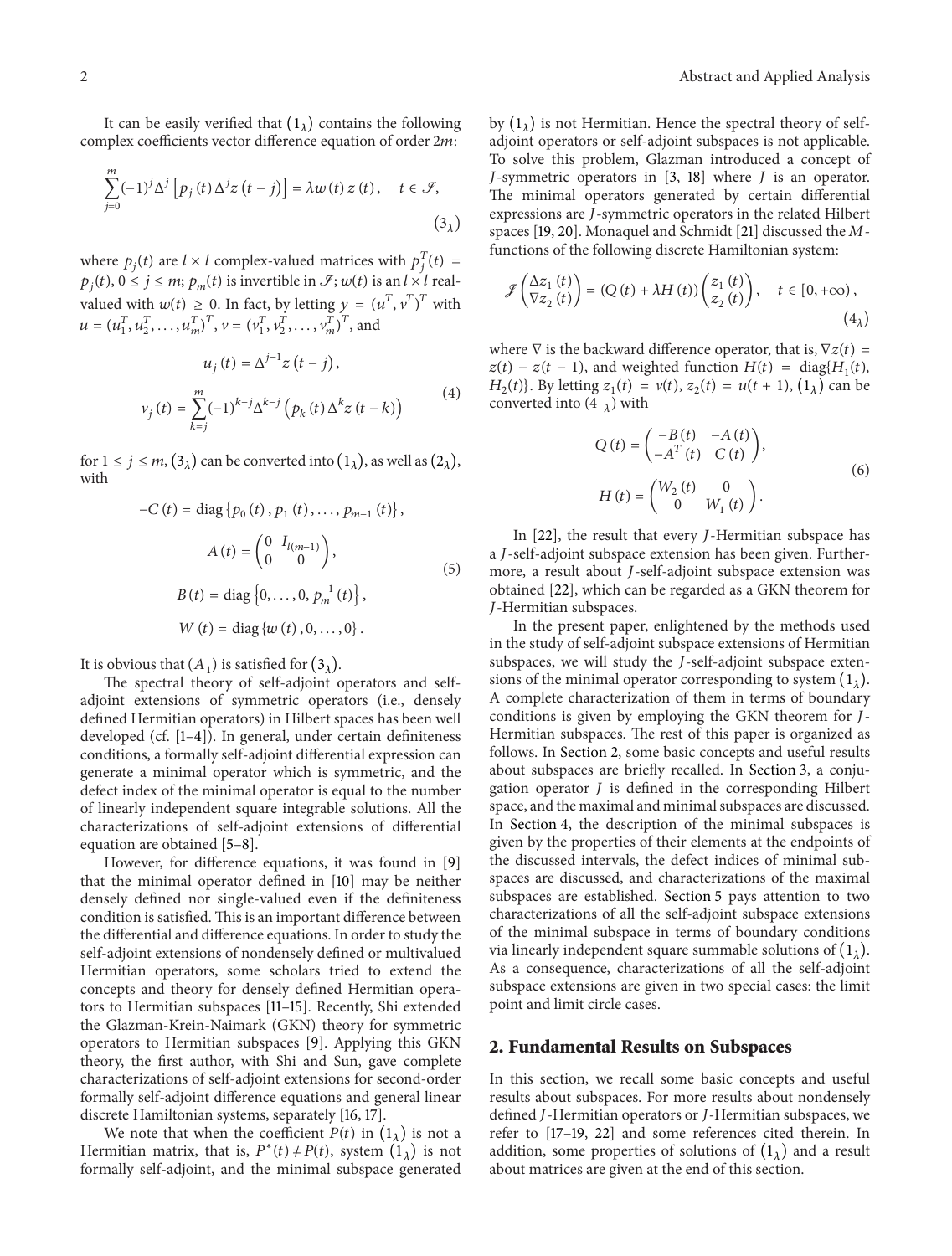By  $\mathbb R$  and  $\mathbb C$  we denote the sets of the real and the complex numbers, respectively. Let  $X$  be a complex Hilbert space equipped with inner product  $\langle \cdot, \cdot \rangle$ , T and S two linear subspaces (briefly, subspace) in  $X^2 := X \times X$ , and  $\lambda \in \mathbb{C}$ . Denote

Dom 
$$
T := \{x \in X : (x, f) \in T \text{ for some } f \in X\},
$$

\nRan  $T := \{f \in X : (x, f) \in T \text{ for some } x \in X\},$ 

\nKer  $T := \{x \in X : (x, 0) \in T\},$ 

\n $T^* := \{(x, f) \in X^2 : \langle x, g \rangle = \langle f, y \rangle \, \forall \, (y, g) \in T\},$ 

$$
T - \lambda I := \{(x, f - \lambda x) : (x, f) \in T\}
$$

If  $T \cap S = \{0\}$ , we write

$$
T + S := \{(x + y, f + g) : (x, f) \in T, (y, g) \in S\},\qquad(8)
$$

which is denoted by  $T \oplus S$  in the case that  $T$  and  $S$  are orthogonal.

Denote

$$
T(x) := \{ f \in X : (x, f) \in T \}.
$$
 (9)

It can be easily verified that  $T(0) = \{0\}$  if and only if T can determine a unique linear operator from Dom  $T$  into  $X$ whose graph is just  $T$ . For convenience, we will identify a linear operator in X with a subspace in  $X^2$  via its graph.

*Definition 1* (see [11]). Let *T* be a subspace in  $X^2$ .

- (1)  $T$  is said to be a Hermitian subspace if  $T \subset T^*$ . Furthermore,  $T$  is said to be a Hermitian operator if it is an operator, that is,  $T(0) = \{0\}.$
- (2)  $T$  is said to be a self-adjoint subspace if  $T = T^*$ . Furthermore,  $T$  is said to be a self-adjoint operator if it is an operator, that is,  $T(0) = \{0\}.$
- (3) Let T be a Hermitian subspace.  $T_1$  is said to be a selfadjoint subspace extension (briefly, SSE) of T if  $T \subset T_1$ and  $T_1$  is a self-adjoint subspace.
- (4) Let T be a Hermitian operator.  $T_1$  is said to be a selfadjoint operator extension (briefly, SOE) of  $T$  if  $T \subset$  $T_1$  and  $T_1$  is a self-adjoint operator.

**Lemma 2** (see [11]). Let T be a subspace in  $X^2$ . Then

(1)  $T^*$  *is a closed subspace in*  $X^2$ ;

(2) 
$$
T^* = (\overline{T})^*
$$
 and  $T^{**} = \overline{T}$ , where  $\overline{T}$  is the closure of  $T$ ;

(3) Ker  $T^* = (\text{Ran } T)^{\perp} = (\text{Ran } \overline{T})^{\perp}$ .

In  $[19]$ , an operator *J* defined in *X* is said to be a conjugation operator if for all  $x, y \in X$ ,

$$
\langle Jx, Jy \rangle = \langle y, x \rangle, \qquad J^2 x = x. \tag{10}
$$

*Definition 3.* Let *T* be a subspace in  $X^2$  and *J* be a conjugation operator.

#### (1) The  $J$ -adjoint of  $T$  is defined by

$$
T_f^* := \left\{ (y, g) \in X^2 : \langle f, Jy \rangle = \langle x, Jg \rangle \ \forall (x, f) \in T \right\}. \tag{11}
$$

- (2)  $T$  is said to be a *J*-Hermitian subspace if  $T \subset T_f^*$ . Furthermore,  $T$  is said to be a  $J$ -Hermitian operator if it is an operator, that is,  $T(0) = \{0\}.$
- (3) *T* is said to be a *J*-self-adjoint subspace if  $T = T_f^*$ . Furthermore,  $T$  is said to be a  $J$ -self-adjoint operator if it is an operator, that is,  $T(0) = \{0\}.$
- (4) Let T be a J-Hermitian subspace.  $T_1$  is said to be a Jself-adjoint subspace extension (briefly,  $J$ -SSE) of  $T$  if  $T \subset T_1$  and  $T_1$  is a *J*-self-adjoint subspace.
- (5) Let T be a J-Hermitian operator.  $T_1$  is said to be a Jself-adjoint operator extension (briefly,  $J$ -SOE) of  $T$  if  $T \subset T_1$  and  $T_1$  is a *J*-self-adjoint operator.

*Remark 4.* (1) It can be easily verified that  $T^*_J$  is a closed subspace. Consequently, a  $J$ -self-adjoint subspace  $T$  is a closed subspace since  $T = T_f^*$ . In addition,  $S_f^* \subset T_f^*$  if  $T \subset S$ .

(2) From the definition, we have that  $\langle f, Jy \rangle = \langle x, Jg \rangle$ holds for all  $(x, f) \in T$  and  $(y, g) \in T_j^*$ , and that T is a J-Hermitian subspace if and only if  $\langle f, Jy \rangle = \langle x, Jg \rangle$  for all  $(x, f), (y, g) \in T$ .

**Lemma 5** (see [22]). Let T be a subspace in  $X^2$ . Then

$$
\begin{aligned} (1)\ T^* &:= \{(Jy,Jg) : (y,g) \in T^*_J\};\\ (2)\ T^*_J &:= \{(Jy,Jg) : (y,g) \in T^*\}. \end{aligned}
$$

It follows from Lemmas 2 and 5 that  $T^*_J = (\overline{T})^*_J$ , and  $\overline{T}$  is  $J$ -Hermitian if  $T$  is  $J$ -Hermitian.

**Lemma 6** (see [22]). *Every J-Hermitian subspace has a -SSE.*

*Definition 7.* Let T be a *J*-Hermitian subspace. Then  $d(T)$  = (1/2) dim  $T_f^* / \overline{T}$  is called to be the defect index of T.

Next, we introduce a form on  $X^2 \times X^2$  by

$$
[(x, f) : (y, g)] := \langle f, Jy \rangle - \langle x, Jg \rangle,
$$
  

$$
(x, f), (y, g) \in X^2.
$$
 (12)

**Lemma 8** (see [22]). *Let be a -Hermitian subspace. Then*

$$
\overline{T} = \{(x, f) \in T_f^* : [(x, f) : (y, g)] = 0, \ \forall (y, g) \in T_f^*\}.
$$
\n(13)

**Lemma 9** (see [22]). *Letbe a closed -Hermitian subspace in*  $X^2$  and satisfy  $d = d(T) < +\infty$ . Then a subspace  $T_1$  is a J-SSE *of*  $T$  *if and only if*  $T \in T_1 \subset T^*_J$  *and there exists*  $\{(x_j, f_j)\}_{j=1}^d \subset$ ∗ *such that*

(1)  $(x_1, f_1), (x_2, f_2), \ldots, (x_d, f_d)$  are linearly independent  $in T_J^*$  (*modulo T*);

$$
(2) [(x_j, f_j) : (x_k, f_k)] = 0, 1 \le j, k \le d;
$$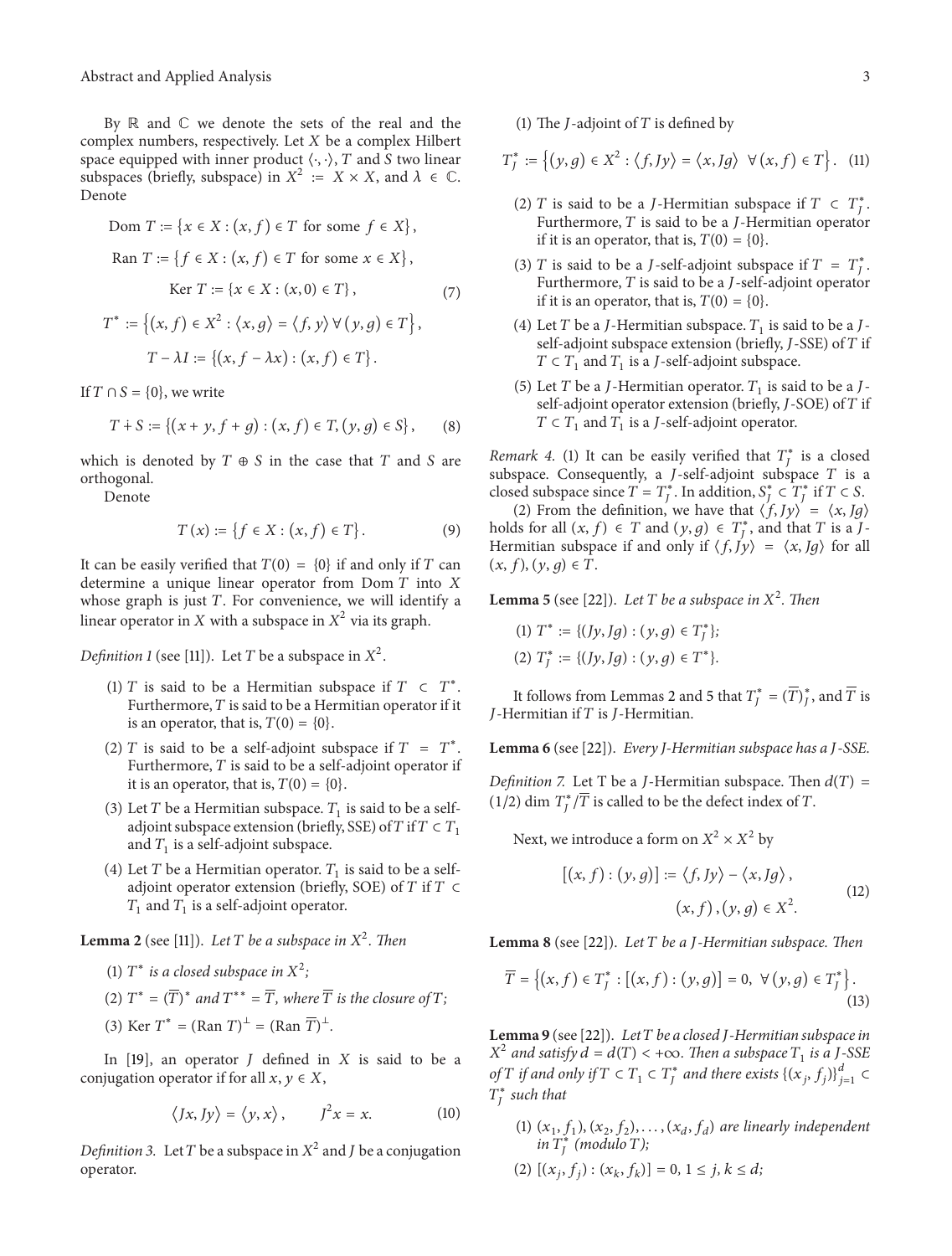(3) 
$$
T_1 = \{(y, g) \in T_j^* : [(y, g) : (x_j, f_j)] = 0, 1 \le j \le d\}.
$$

Lemma 9 can be regarded as a GKN theorem for J-Hermitian subspaces. A set of  $\{(x_j, f_j)\}_{j=1}^d \subset T^*_J$  which is satisfying (1) and (2) in Lemma 9 is called a GKN set of  $T$ .

*Definition 10.* Let *T* be a subspace in  $X^2$ .

(1) The set

 $\rho(T) := \big\{\lambda \in \mathbb{C} : \left(T - \lambda\right)^{-1}$ 

is a bounded linear operator defined in  $X$ (14)

is called the resolvent set of  $T$ .

- (2) The set  $\sigma(T) := \mathbb{C} \setminus \rho(T)$  is called the spectrum of T.
- (3) The set

$$
\Gamma(T) := \{ \lambda \in \mathbb{C} : \exists c (\lambda) > 0 \text{ s.t. } \mathbb{I}f - \lambda x \parallel \ge c(\lambda) \parallel x \parallel, \ \forall (x, f) \in T \}
$$
\n
$$
(15)
$$

is called to be the regularity field of  $T$ .

It is evident that 
$$
\rho(T) \subset \Gamma(T)
$$
 for any subspace  $T$  in  $X^2$ .

**Lemma 11** (see [22]). Let T be a J-Hermitian subspace in  $X^2$ *with*  $\Gamma(T) \neq \emptyset$ *, and*  $\lambda \in \Gamma(T)$ *. Then* 

$$
T_f^* = \overline{T} + \{ (y, g) \in T_f^* : g - \lambda y \in \text{Ker} \left( T^* - \overline{\lambda} \right) \},
$$
  

$$
d(T) = \dim \text{Ran} \left( T - \lambda \right)^{\perp} = \dim \text{Ker} \left( T^* - \overline{\lambda} \right).
$$
 (16)

The following is a well-known result on the rank of matrices.

**Lemma 12.** Let A be an  $m \times l$  matrix and B an  $l \times n$  matrix. *Then*

rank + rank −≤ rank () <sup>≤</sup> min {rank ,rank }. (17)

*In particular, if*  $AB = 0$ *, then* 

$$
rank A + rank B \le l. \tag{18}
$$

## **3. Relationship between the Maximal and Minimal Subspaces**

This section is divided into three subsections. In the first subsection, we define a conjugation operator in a Hilbert space. In the second subsection, we define maximal and minimal subspaces generated by  $(1_\lambda)$  and discuss relationship between them. In the last subsection, we discuss the definiteness condition corresponding to  $(1_\lambda)$ .

*3.1. Conjugation Operator.* In this subsection, we define a conjugation operator in a Hilbert space and then discuss its properties.

Since  $b$  and  $a$  may be finite or infinite, we introduce the following conventions for briefness:  $b+1$  means + $\infty$  in the case of  $b = +\infty$  and  $a - 1$  means  $-\infty$  in the case of  $a = -\infty$ . Denote

$$
\mathcal{F}^* := \{t\}_{t=a}^{b+1},
$$

$$
l(\mathcal{F}) := \left\{ y : y = \left\{ y(t) \right\}_{t \in \mathcal{F}^*} \subset \mathbb{C}^{2n} \right\}. \tag{19}
$$

For any  $2n \times 2n$  Hermitian matrix  $W(t) \ge 0$  defined in  $\mathcal{I}$ , we define

$$
\mathcal{L}_{W}^{2}(\mathcal{F})
$$
  
 := 
$$
\left\{ y \in l(\mathcal{F}) : \sum_{t \in \mathcal{F}} R(y)^{*}(t) W(t) R(y)(t) < +\infty \right\}
$$
 (20)

with the semiscalar product

$$
\langle y, z \rangle := \sum_{t \in \mathcal{F}} R^* \left( z \right) \left( t \right) W \left( t \right) R \left( y \right) \left( t \right). \tag{21}
$$

Furthermore, denote  $||y|| := (\langle y, y \rangle)^{1/2}$  for  $y \in \mathcal{L}^2_W(\mathcal{F})$ . Since the weighted function  $W(t)$  may be singular in  $\mathcal{I}, \|\cdot\|$ is a seminorm. Introduce the quotient space

$$
L_W^2(\mathcal{F}) := \frac{\mathcal{L}_W^2(\mathcal{F})}{\{y \in \mathcal{L}_W^2(\mathcal{F}) : ||y|| = 0\}}.
$$
 (22)

Then  $L^2_W(\mathcal{F})$  is a Hilbert space with the inner product  $\langle \cdot, \cdot \rangle$ .

For a function  $y \in \mathcal{L}_W^2(\mathcal{I})$ , denote by  $y^{\pi}$  the corresponding class in  $L^2_W(\mathcal{F})$ . And for any  $y^{\pi} \in L^2_W(\mathcal{F})$ , denote by  $y \in$  $\mathscr{L}_{W}^{2}(\mathscr{I})$  a representative of  $y^{\pi}$ . It is evident that  $\langle y^{\pi}, z^{\pi} \rangle =$  $\langle y, z \rangle$  for any  $y^{\pi}, z^{\pi} \in L^2_W(\mathcal{F})$ .

For any  $y \in \mathcal{L}_W^2(\mathcal{F})$ , denote by  $J_0 y$  the conjugation of  $y$ ; that is,

$$
J_0 y := \left\{ \overline{y}(t) \right\}_{t \in \mathcal{F}^*}, \quad y \in \mathcal{L}_W^2(\mathcal{F}). \tag{23}
$$

It can be easily verified that  $y \in \mathcal{L}_W^2(\mathcal{F})$  if and only if  $J_0 y \in$  $\mathscr{L}_{\overline{W}}^2(\mathscr{I})$ . Here  $\overline{W}$  is the conjugation of matrix W. Since each  $y^{\pi} \in L^2_W(\mathcal{F})$  is an equivalent class, we define a operator J defined on  $L^2_W(\mathcal{I})$  by

$$
J\left(y^{n}\right) := \left(J_{0}y\right)^{n}, \quad y^{n} \in L_{W}^{2}\left(\mathcal{F}\right). \tag{24}
$$

The following result is obtained.

**Lemma 13.** *defined by* (24) *is a conjugation operator defined on*  $L^2_W(\mathcal{F})$  *if and only if*  $W(t)$  *is real and symmetric in*  $\mathcal{F}$ *.* 

*Proof.* The sufficiency is evident. Next, we consider the necessity. Assume that  $J$  defined by (24) is a conjugation operator in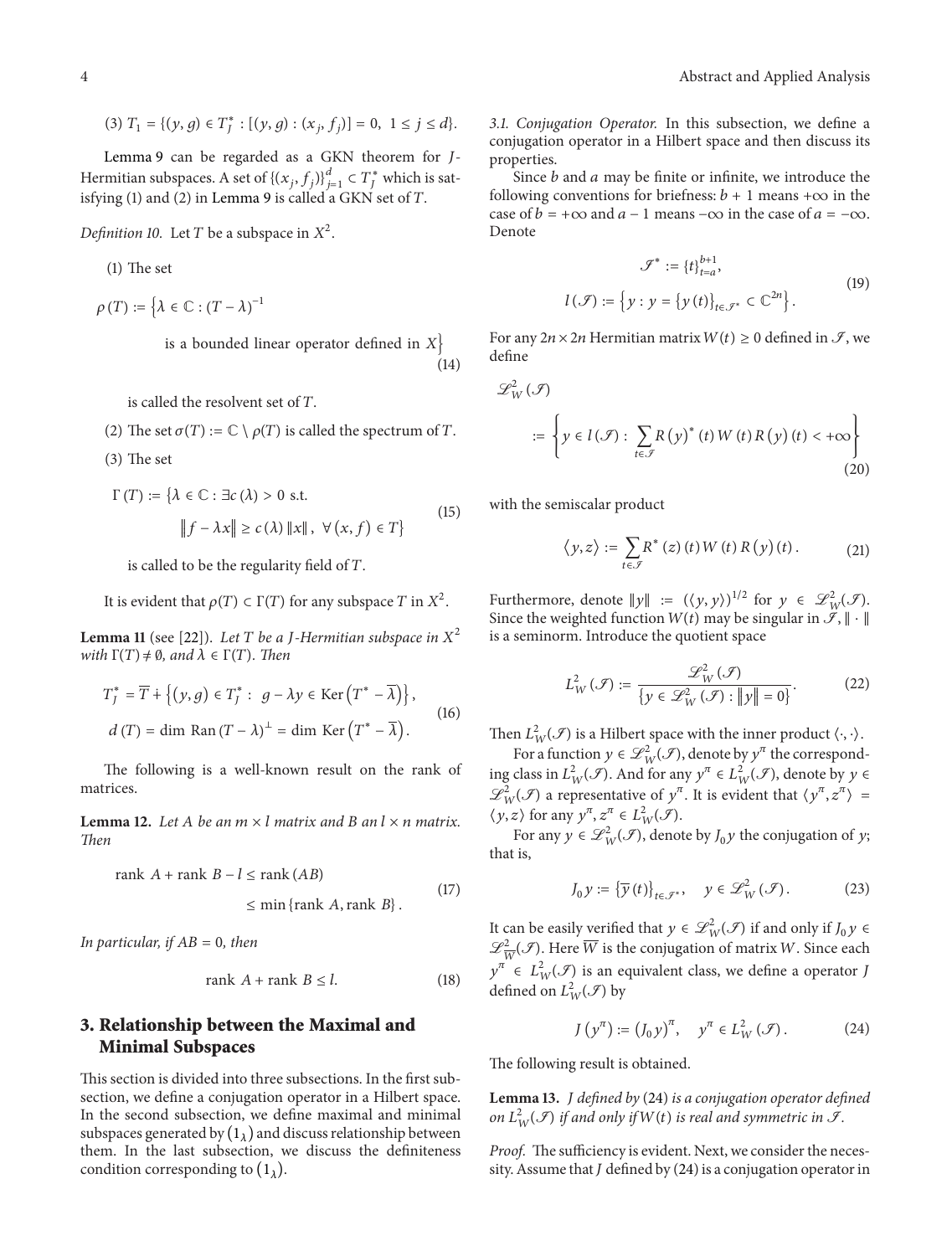$L^2_{W}(\mathcal{F})$ . Then for any  $x^\pi$ ,  $y^\pi \in L^2_{W}(\mathcal{F})$ , it follows from  $\langle Jx^\pi, \rangle$  $\langle y^\pi \rangle = \langle y^\pi, x^\pi \rangle$  that

$$
\sum_{t \in \mathcal{F}} R(x)^{*}(t) W^{T}(t) R(y) (t) = \sum_{t \in \mathcal{F}} R(x)^{*}(t) W(t) R(y) (t).
$$
\n(25)

By the arbitrariness of  $x^{\pi}$ ,  $y^{\pi}$ , one has that  $W(t) = W^{T}(t)$ . This, together with  $W(t) = W^*(t)$ , yields that  $W(t)$  is real. The proof is complete.

For any  $x, y \in l(\mathcal{J})$ , we denote

$$
(x, y)(t) = yT(t) \mathcal{F}x(t), \quad t \in \mathcal{F}^*, \tag{26}
$$

where  $\mathcal{J}$  is the canonical symplectic matrix given in Section 1. In the case of  $b = +\infty$ , if  $\lim_{t \to b} (x, y)(t)$  exists and is finite, then its limit is denoted by  $(x, y)(+\infty)$ . In the case of  $a = -\infty$ , if  $\lim_{t\to a}(x, y)(t)$  exists and is finite, then its limit is denoted by  $(x, y)(-\infty)$ .

Denote

 $(2)$ 

$$
\tau(y)(t) := \mathcal{J}\Delta y(t) - P(t) R(y)(t),
$$
  
\n
$$
\delta(y)(t) := \mathcal{J}\Delta y(t) - \overline{P}(t) R(y)(t),
$$
\n(27)

where  $\tau$  and  $\delta$  are called the natural difference operators corresponding to system  $(1_{\lambda})$ . The following result can be easily verified, and so we omit the proof.

**Lemma 14.** *Assume that*  $(A_1)$  *holds. Let*  $x, y \in l(\mathcal{F})$ *.* 

(1) 
$$
\delta(J_0 y) = J_0 \tau(y), \ \tau(J_0 y) = J_0 \delta(y).
$$
  
\n(2) For any  $s, k \in \mathcal{F}$ ,  
\n
$$
\sum_{t=s}^{k} [R(J_0 y)^* (t) \tau(x) (t) - (J_0 \tau(y))^* (t) R(x) (t)]
$$
\n
$$
= (x, y) (t)|_s^{k+1}.
$$
\n(28)

(3) *For any*  $\lambda \in \mathbb{C}$ ,  $c_0 \in \mathcal{I}$ , and any two solutions  $x(t)$  and  $y(t)$  of  $(1<sub>\lambda</sub>)$ *, it follows that* 

$$
(x, y)(t) = (x, y)(c0), \quad t \in \mathcal{F}^*.
$$
 (29)

*Moreover, let*  $Y(t, \lambda)$  *be a fundamental solution of*  $(1_{\lambda})$ *, then*

$$
Y^{T}(t,\lambda) \mathscr{J} Y(t,\lambda) = Y^{T}(c_{0},\lambda) \mathscr{J} Y(c_{0},\lambda), \quad t \in \mathscr{I}^{*}.
$$
 (30)

*3.2. Relationship between the Maximal and Minimal Subspaces.* In this subsection, we first introduce the maximal and minimal subspaces corresponding to  $(1_{\lambda})$  and then show that the minimal subspace is  $J$ -Hermitian, and its  $J$ -adjoint subspace is just the maximal subspace.

Denote

$$
\mathcal{L}_{W,0}^{2}(\mathcal{F})
$$
  
 := { $y \in \mathcal{L}_{W}^{2}(\mathcal{F})$ : there exist two integers  $s, k \in \mathcal{F}$   
 with  $s \leq k$  such that  $y(t) = 0$  for  $t \leq s$  and  $t \geq k + 1$  }, (31)

and define

$$
H(\tau) := \left\{ (y^{\pi}, g^{\pi}) \in (L^2_W(\mathcal{F}))^2 : \exists y \in y^{\pi} \text{ s.t. } (y) (t) = W(t) R(g) (t) \text{ in } \mathcal{F} \right\},\
$$

$$
H_{00}(\tau) := \left\{ (y^{\pi}, g^{\pi}) \in H(\tau) : \exists y \in y^{\pi} \text{ s.t. } y \in \mathcal{L}^2_{W,0}(\mathcal{F}) \text{ and }
$$

$$
\tau(y) (t) = W(t) R(g) (t) \text{ in } \mathcal{F} \right\}.
$$
(32)

It can be easily verified that  $H(\tau)$  and  $H_{00}(\tau)$  are both linear subspaces in  $(L^2_W(\mathcal{F}))^2$ . Here,  $H(\tau)$  and  $H_{00}(\tau)$  are called the maximal and preminimal subspaces corresponding to  $\tau$  or  $(1_\lambda)$  in  $(L^2_W(\mathcal{F}))^2$ , and  $H_0(\tau) := \overline{H}_{00}(\tau)$  is called the minimal subspace corresponding to  $\tau$  or  $(1_\lambda)$  in  $(L^2_W(\mathcal{F}))^2$ .

Since the end points  $a$  and  $b$  may be finite or infinite, we need to divide  $\mathcal I$  into two subintervals in order to characterize the maximal and minimal subspaces in a unified form. Choose  $a < c_0 < b$  and fix it. Denote

$$
\mathcal{F}_a := \{t\}_{t=a}^{c_0 - 1}, \qquad \mathcal{F}_b := \{t\}_{t=c_0}^b, \tag{33}
$$

and denote by  $\langle \cdot, \cdot \rangle_a$ ,  $\langle \cdot, \cdot \rangle_b$  and  $\|\cdot\|_a$ ,  $\|\cdot\|_b$  the inner products and norms of  $\mathscr{L}^2_W(\mathscr{I}_a)$ ,  $\mathscr{L}^2_W(\mathscr{I}_b)$ , respectively. Let  $\mathscr{L}^2_{W,0}(\mathscr{I}_a)$ and  $\mathscr{L}_{W,0}^2(\mathscr{I}_b)$  be defined by (31) with  $\mathscr{I}$  replaced by  $\mathscr{I}_a$ and  $\mathcal{I}_b$ , respectively. Furthermore, let  $H_a(\tau)$  and  $H_{a,00}(\tau)$ be the left maximal and preminimal subspaces defined by (32) with  $\mathcal F$  replaced by  $\mathcal F_a$ , respectively, and  $H_b(\tau)$  and  $H_{b,00}(\tau)$  the right maximal and preminimal subspaces defined by (32) with  $\mathcal I$  replaced by  $\mathcal I_b$ , respectively. The subspaces  $H_{a,0}(\tau) := \overline{H}_{a,00}(\tau)$  and  $H_{b,0}(\tau) := \overline{H}_{b,00}(\tau)$  are called the left and right minimal subspaces corresponding to system  $(1_{\lambda})$  in  $\mathcal{F}_a$  and  $\mathcal{F}_b$ , respectively. Similarly, we can define  $H(\delta)$ ,  $H_{00}(\delta)$ , and  $H_0(\delta)$ ;  $H_b(\delta)$ ,  $H_{b,00}(\delta)$ , and  $H_{b,0}(\delta)$ ;  $H_a(\delta)$ ,  $H_{a,00}(\delta)$  and  $H_{a,0}(\delta)$ .

The following result is directly derived from (1) of Lemma 14.

**Lemma 15.** *Assume that*  $(A_1)$  *holds. Then*  $(y^{\pi}, g^{\pi}) \in H(\tau)$  *if and only if*  $(Jy^{\pi}, Jg^{\pi}) \in H(\delta)$ *.* 

In order to study properties of the above subspaces, we first make some preparation.

Let  $Y(t)$  be the fundamental solution matrix of  $(1_0)$  with  $Y(c_0) = I_{2n}$ . For any finite subinterval  $\mathcal{I}'$  with  $c_0 \in \mathcal{I}' \subset \mathcal{I}$ , denote

$$
\Phi_{\mathcal{J}'} := \sum_{t \in \mathcal{J}'} R(Y)^* (t) W (t) R (Y) (t).
$$
 (34)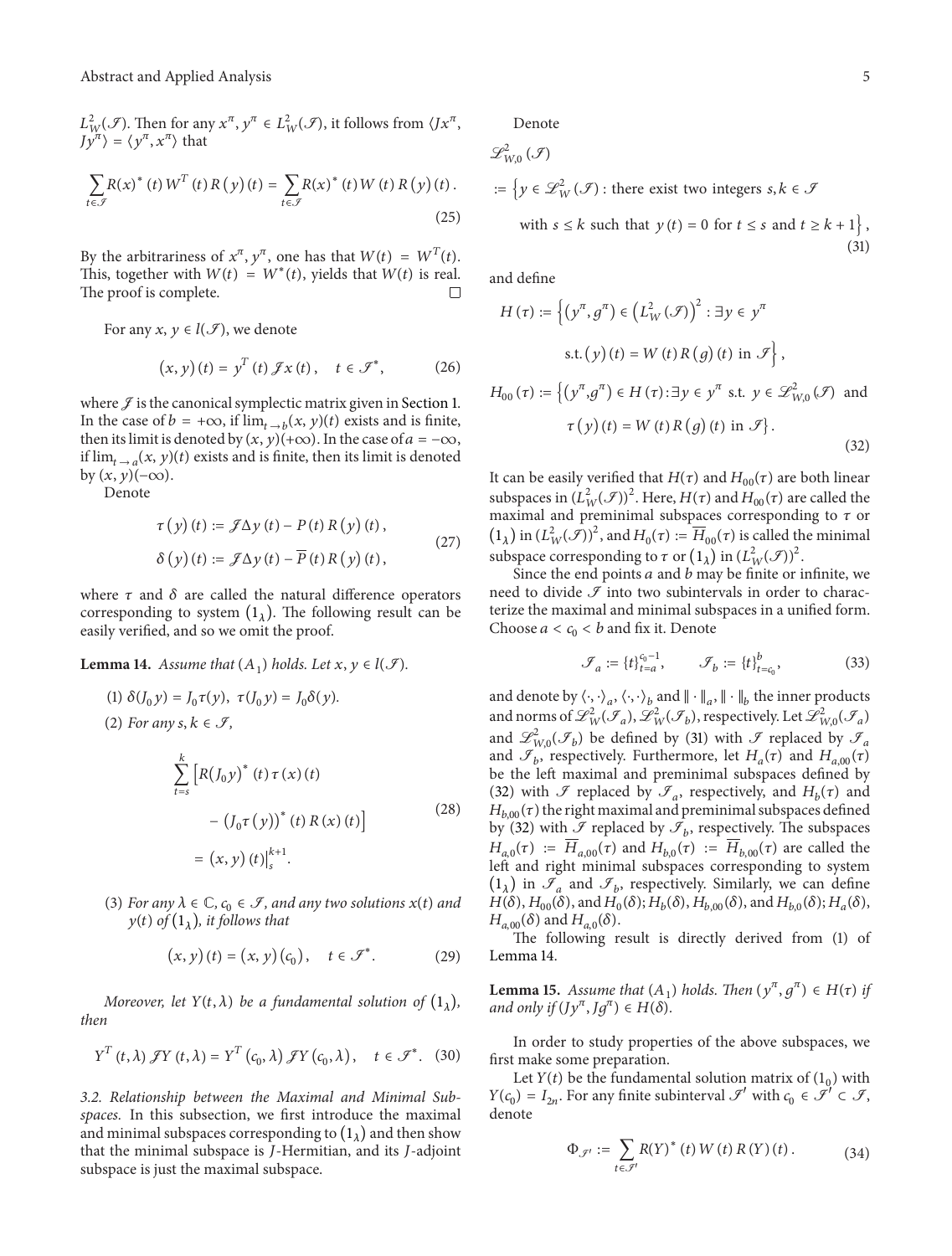It is evident that  $\Phi_{\mathcal{I}}$  is a  $2n \times 2n$  positive semidefinite matrix and dependent on  $\mathcal{I}'$ . By the same method used in [23, Lemma 3.2], it follows that there exists a finite subinterval  $\mathcal{I}_0$ with  $c_0 \in \mathcal{I}_0 \subset \mathcal{I}$  such that

rank 
$$
\Phi_{\mathcal{J}_0}
$$
 = rank  $\Phi_{\mathcal{J}'}$ , Ran  $\Phi_{\mathcal{J}_0}$  = Ran  $\Phi_{\mathcal{J}'}$ , (35)

for any finite subinterval  $\mathcal{I}'$  with  $\mathcal{I}_0 \subset \mathcal{I}' \subset \mathcal{I}$ . In the present paper, we will always denote  $\mathcal{I}_0 := [s_0, t_0]$  and define

$$
rank \Phi_{\mathcal{J}} := rank \Phi_{\mathcal{J}_0}, \qquad Ran \Phi_{\mathcal{J}} := Ran \Phi_{\mathcal{J}_0}, \quad (36)
$$

whenever  $\mathcal F$  is finite or infinite. In the case that  $\mathcal F$  is finite,  $\mathcal{I}_0$  can be taken as  $\mathcal{I}$ .

In the case that  $\mathcal I$  is finite, we define

$$
\phi_{\mathcal{J}}: L^2_W(\mathcal{J}) \longrightarrow \mathbb{C}^{2n},
$$
  

$$
g^{\pi} \longmapsto \sum_{s \in \mathcal{J}} R(J_0 Y)^*(s) W(s) R(g)(s).
$$
 (37)

It is evident that  $\phi_{\sigma}$  is a bounded linear map and its range is a closed subset in  $\mathbb{C}^{2n}$ .

In the case that  $\mathcal I$  is infinite, that is,  $\mathcal I = [a, +\infty)$  or  $\mathcal I =$  $(-\infty, b]$  or  $\mathcal{I} = (-\infty, +\infty)$ , where *a*, *b* are finite integers, we introduce the following subspaces of  $L^2_W(\mathscr{I}),$  respectively:

$$
L_{W,1}^{2}(\mathcal{F})
$$
  
 := { $y^{\pi} \in L_{W}^{2}(\mathcal{F}) : \exists k \in \mathcal{F}$  (38)

s.t. *W* (*t*) *R* (*y*) (*t*) = 0 for 
$$
t \ge k
$$

$$
L_{W,1}^{2}(\mathcal{F})
$$
  
 := { $y^{\pi} \in L_{W}^{2}(\mathcal{F}) : \exists s \in \mathcal{F}$  (39)  
s.t.  $W(t) R(y)(t) = 0$  for  $t \le s$ },

$$
L_{W,1}^{2}(\mathcal{F})
$$
  
 := { $y^{n} \in L_{W}^{2}(\mathcal{F}) : \exists s \le k \in \mathcal{F}$   
s.t.  $W(t) R(y)(t) = 0$  for  $t \le s$  and  $t \ge k$  }. (40)

It can be easily shown that  $L^2_{W,1}(\mathscr{I})$  is dense in  $L^2_W(\mathscr{I})$ . In this case, we define

$$
\phi_{\mathcal{J}}: L^2_{W,1}(\mathcal{J}) \longrightarrow \mathbb{C}^{2n},
$$
\n
$$
g^{\pi} \longmapsto \sum_{s \in \mathcal{J}} R(J_0 Y)^* (s) W(s) R(g) (s).
$$
\n
$$
(41)
$$

By the method used in [23, Lemma 3.3], one has the following properties of  $\phi_{\mathcal{I}}$ .

**Lemma 16.** Assume that  $(A_1)$  holds.

(1) Ran  $\phi_g$  = Ran  $\Phi_g$ .

(2) In the case that  $\mathcal I$  *is finite*,

$$
L_W^2(\mathcal{F}) = \text{Ker }\phi_{\mathcal{F}} \oplus \left\{ (J_0(Y\xi))^{\pi} : \xi \in \text{Ran }\Phi_{\mathcal{F}} \right\};\qquad(42)
$$

*in the case that*  $\mathcal{F}$  *is infinite, let*  $l = \text{rank } \Phi_{\mathcal{F}}$ . *Then there exist linearly independent elements*  $h_j^{\pi}$   $\in$  $L^2_{W,1}(\mathcal{F}), 1 \le j \le l$ , such that

$$
L_{W,1}^{2}(\mathcal{F}) = \text{Ker }\phi_{\mathcal{F}} \dot{+} \text{span}\left\{h_{1}^{\pi}, h_{2}^{\pi}, \dots, h_{l}^{\pi}\right\}.
$$
 (43)

(3) Ker  $\phi_{\tau} \subset \text{Ran}(H_{00}(\tau)).$ 

The following is the main result of this section.

**Theorem 17.** *Assume that*  $(A_1)$  *holds. Then*  $H(\tau)$  $(H_{00}(\tau))_{J}^{*} = (H_{0}(\tau))_{J}^{*}, H_{b}(\tau) = (H_{b,00}(\tau))_{J}^{*} = (H_{b,0}(\tau))_{J}^{*},$  and  $H_a(\tau) = (H_{a,00}(\tau))_J^* = (H_{a,0}(\tau))_J^*$ .

*Proof.* Since the method of the proofs is similar, we only show the first assertion. By  $(H_0(\tau))_f^* = (H_{00}(\tau))_f^*$ , it suffices to show  $H(\tau) = (H_{00}(\tau))_{J}^{*}.$ 

We first show that  $H(\tau) \subset (H_{00}(\tau))_j^*$ . Let  $(y^{\pi}, g^{\pi}) \in H(\tau)$ . Then for any  $(x^{\pi}, f^{\pi}) \in H_{00}(\tau)$ , there exists  $x \in x^{\pi}$  with  $x \in$  $\mathscr{L}_W^2(\mathscr{I})$  such that  $\tau(x)(t) = W(t)R(f)(t)$  in  $\mathscr{I}$ . So, it follows from (2) of Lemma 14 that

$$
\langle f^{\pi}, Jy^{\pi} \rangle - \langle x^{\pi}, Jg^{\pi} \rangle
$$
  
\n
$$
= \sum_{t \in \mathcal{F}} \left[ R(J_0 y)^* (t) W(t) R(f) (t) -R(J_0 g)^* (t) W(t) R(x) (t) \right]
$$
  
\n
$$
= \sum_{t \in \mathcal{F}} \left[ R(J_0 y)^* (t) \tau (x) (t) - (J_0 \tau (y))^* (t) R(x) (t) \right]
$$
  
\n
$$
= (x, y) (t)|_a^{b+1} = 0.
$$

This implies that  $H(\tau) \subset (H_{00}(\tau))_{J}^*$ .

Next, we show  $(H_{00}(\tau))_{J}^{*} \subset H(\tau)$ . Fix any  $(y^{\pi}, g^{\pi}) \in$  $(H_{00}(\tau))_{J}^*$ . It suffices to show that there exists  $y_0 \in y^{\pi}$  such that  $\tau(y_0)(t) = W(t)R(g)(t)$  in  $\mathcal{I}$ . Let z be a solution of  $\tau(z)(t) = W(t)R(g)(t)$  on *F*. For any  $(x^{\pi}, f^{\pi}) \in H_{00}(\tau)$ , there exits  $x \in x^{\pi}$  with  $x \in \mathcal{L}_{W,0}^2(\mathcal{F})$  such that  $\tau(x)(t) =$  $W(t)R(f)(t)$  in  $\mathcal{I}$ . Thus, it follows from (2) of Lemma 14 that

$$
\sum_{t \in \mathcal{F}} \left[ R(J_0 z)^* (t) W(t) R(f) (t) - R(J_0 g)^* (t) W(t) R(x) (t) \right]
$$
  
= 
$$
\sum_{t \in \mathcal{F}} \left[ R(J_0 z)^* (t) \tau (x) (t) - (J_0 \tau (z))^* (t) \right] R(x) (t) \right]
$$
  
= 
$$
(x, z) (t) \Big|_{a}^{b+1} = 0.
$$
 (45)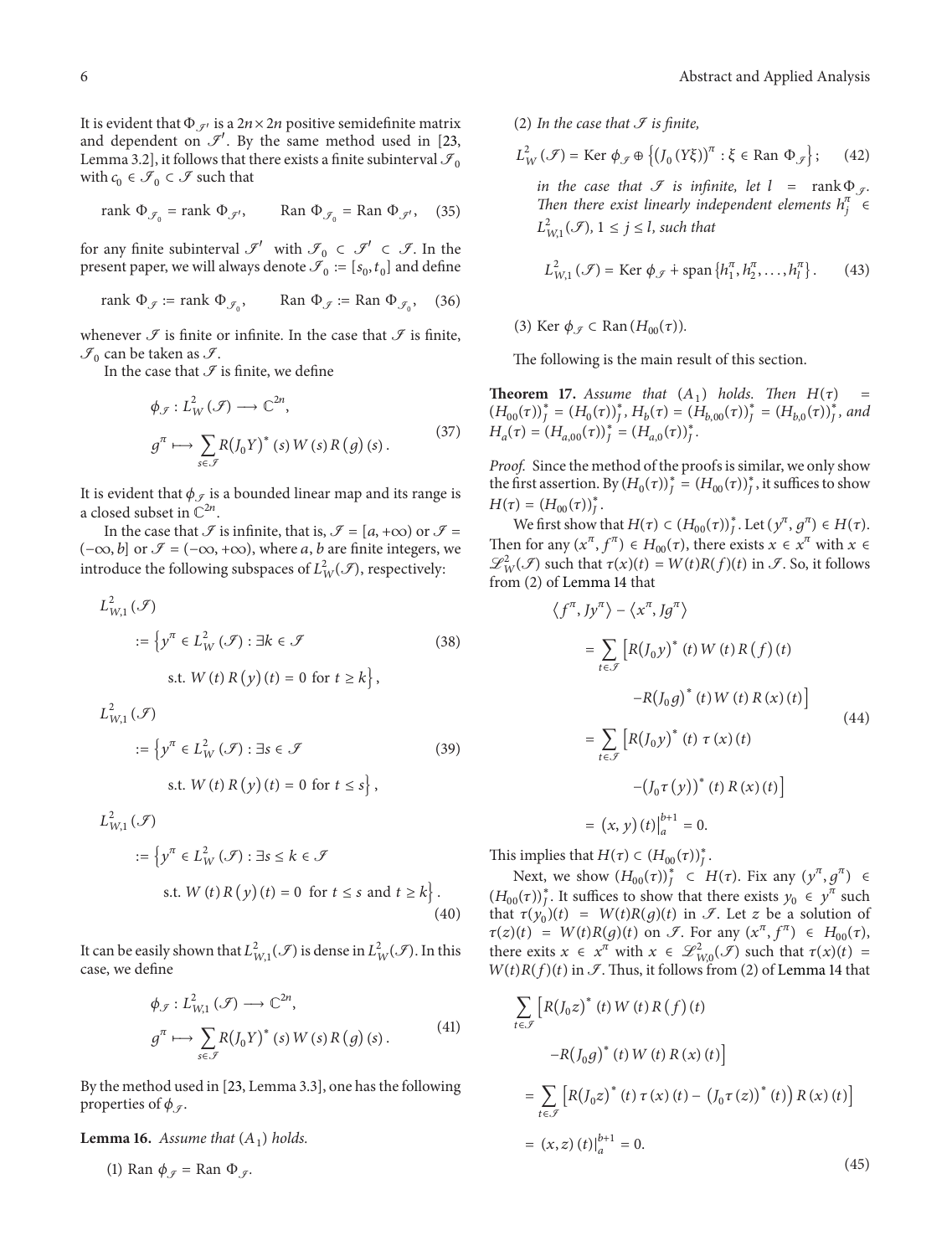In addition, it is clear that

$$
\langle f^{\pi}, Jy^{\pi} \rangle - \langle x^{\pi}, Jg^{\pi} \rangle = \sum_{t \in \mathcal{F}} \left[ R(J_0 y)^* (t) W(t) R(f) (t) - R(J_0 g)^* (t) W(t) R(x) (t) \right]
$$
  
= 0. (46)

Combining (45) and (46), one has that for all  $(x^\pi, f^\pi) \in$  $H_{00}(\tau)$ ,

$$
\sum_{t \in \mathcal{J}} R (J_0 (y - z))^* (t) W (t) R (f) (t) = 0.
$$
 (47)

By (2) and (3) of Lemma 16, we get that for any  $h^{\pi} \in \text{Ker } \phi_{\mathcal{F}}$ and any  $\xi \in \mathbb{C}^{2n}$ 

$$
\sum_{t \in \mathcal{J}} R (J_0 (y - z - Y \xi))^* (t) W (t) R (h) (t) = 0.
$$
 (48)

The following discussion is divided into two parts.

*Case 1.*  $\mathcal{F}$  is finite. It is evident that  $y^{\pi}, z^{\pi} \in L^2_W(\mathcal{F})$ . Then, from (2) of Lemma 16, there exists  $\xi_0 \in \text{Ran } \Phi_{\mathcal{J}}$  such that  $(J_0(y-z-Y\xi_0))^{\pi} \in \text{Ker } \phi_{\mathscr{I}}$ . This, together with (48), implies that  $(J_0(y-z-Y\xi_0))^{\pi} = 0$ . This is equivalent to  $(y-z-Y\xi_0)^{\pi} =$ 0. Let  $y_0(t) := z(t) + Y(t)\xi_0$ . Then  $y_0 \in y^\pi$  and satisfies

$$
\tau(y_0)(t) = \tau(z)(t) + \tau(Y\xi)(t) = W(t) R(g)(t), \quad t \in \mathcal{F}.
$$
\n(49)

Hence,  $(y^{\pi}, g^{\pi}) \in H(\tau)$ . Since  $(y^{\pi}, g^{\pi}) \in H_{00}^*(\tau)$  is arbitrary, we have  $(H_{00}(\tau))_{J}^{*} \subset H(\tau)$ .

*Case 2.*  $\Im$  is infinite. We only consider the case that  $\Im$  =  $[a, +\infty)$ . For the other two cases, it can be proved with similar arguments.

Let rank  $\Phi_{\mathcal{J}} = l$ . With a similar argument as Case 2 of the proof of [23, Theorem 3.1], it can be shown that there exist linearly independent elements  $h_j^{\pi} \in L_{W,1}^2$ ,  $1 \le j \le l$ , and  $\xi_0 \in \text{Ran }\Phi_{\mathcal{J}} \text{ such that } (y - z - Y\xi_0)^{\pi} \in \text{Ker } \phi_{\mathcal{J}},$ 

$$
L_{W,1}^{2}(\mathcal{F}) = \text{Ker }\phi_{\mathcal{F}} + \text{span }\{h_{1}^{\pi}, h_{2}^{\pi}, \ldots, h_{l}^{\pi}\},
$$

$$
\sum_{t \in \mathcal{J}} R (J_0 (y - z - Y \xi_0))^* (t) W (t) R (h_j) (t) = 0, \quad 1 \le j \le l.
$$
\n(50)

Combining (48)–(50), one has that for any  $h^{\pi} \in L^2_{W,1}(\mathcal{F})$ 

$$
\sum_{t \in \mathcal{F}} R (J_0 (y - z - Y \xi_0))^* (t) W (t) R (h) (t) = 0.
$$
 (51)

This implies that  $(y - z - Y\xi_0)^{\pi} = 0$  and consequently  $y_0$  :=  $z + Y\xi_0$  is a representative of  $y^{\pi}$  such that  $\tau(y_0)(t) =$  $W(t)R(g)(t)$ . So  $(y^{\pi}, g^{\pi}) \in H(\tau)$ . By the arbitrariness of  $(y^{\pi}, g^{\pi})$ .  $g^{\pi}$ ) one has  $(H_{00}(\tau))_J^* \subset H(\tau)$ .

The entire proof is complete.

The following result is directly derived from Lemmas 5 and 15, and Theorem 17.

**Theorem 18.** Assume that  $(A_1)$  holds. Then  $H(\delta)$  =  $(H_{00}(\tau))^*$ ,  $H_b(\delta) = (H_{b,00}(\tau))^*$ , and  $H_a(\delta) = (H_{a,00}(\tau))^*$ .

*3.3. Definiteness Condition.* In this subsection, we introduce the definiteness condition for  $(1_{\lambda})$ , and give some important results on it. Since the proofs are similar to those given in [23], we omit the proofs.

The definiteness condition for  $(1_{\lambda})$  or  $H(\tau)$  is given by the following.

 $(A_2)$  There exists a finite subinterval  $\mathcal{I}_1 \subset \mathcal{I}$  such that for any  $\lambda \in \mathbb{C}$  and for any nontrivial solution  $y(t)$  of  $(1_{\lambda})$ , the following always holds:

$$
\sum_{t \in \mathcal{F}_1} R(y)^*(t) W(t) R(y)(t) > 0.
$$
 (52)

In particular, the definiteness condition for  $(3<sub>\lambda</sub>)$  can be described as there exists a finite subinterval  $\mathcal{I}_1 \subset \mathcal{I}$  such that for any  $\lambda \in \mathbb{C}$  and for any nontrivial solution  $z(t)$  of  $(3_{\lambda})$ , the following always holds:

$$
\sum_{t \in \mathcal{F}_1} z^*(t) w(t) z(t) > 0.
$$
 (53)

**Lemma 19.** Assume that  $(A_1)$  holds. Then  $(A_2)$  holds if and *only if there exists a finite subinterval*  $\mathcal{F}_1 \subset \mathcal{F}$  *such that one of the following holds:*

- (1) rank  $\Phi_{\mathcal{J}_1} = 2n$ ;
- (2) *for some*  $\lambda \in \mathbb{C}$ *, every nontrivial solution*  $y(t)$  *of*  $(1_{\lambda})$ *satisfies*

$$
\sum_{t \in \mathcal{F}_1} R(y)^*(t) W(t) R(y)(t) > 0.
$$
 (54)

By Lemma 19, if (52) (or (53)) holds for some  $\lambda \in \mathbb{C}$ , then it holds for every  $\lambda \in \mathbb{C}$ . In addition, if  $(A_2)$  holds on some finite interval  $\mathcal{I}_1$ , then it holds on  $\mathcal{I}_0 = [s_0, t_0]$ .

The following is another sufficient and necessary condition for the definiteness condition.

**Lemma 20.** *Assume that*  $(A_1)$  *holds. Then*  $(A_2)$  *holds if and only if for any*  $(y^{\pi}, g^{\pi}) \in H(\tau)$ , there exists a unique  $y \in y^{\pi}$ *such that*  $\tau(y)(t) = W(t)R(g)(t)$  *for*  $t \in \mathcal{F}$ *.* 

*Remark 21.* (1) It can be easily verified that the definiteness condition for  $H(\tau)$  holds if and only if that for  $H(\delta)$  holds.

(2) In the following of the present paper, we always assume that  $(A_2)$  holds. In this case, we can write  $(y, g^{\pi}) \in$  $H(\tau)$  instead of  $(y^{\pi}, g^{\pi}) \in H(\tau)$  in the rest of the present paper.

(3) Denote by  $(A_{a,2})$  and  $(A_{b,2})$ , the definiteness conditions for  $(1_\lambda)$  in  $\mathcal{I}_a$  and  $\mathcal{I}_b$ , and

$$
\mathcal{F}_{a,0} := \begin{bmatrix} s_a^0, t_a^0 \end{bmatrix}, \qquad \mathcal{F}_{b,0} := \begin{bmatrix} s_b^0, t_b^0 \end{bmatrix}. \tag{55}
$$

 $\Box$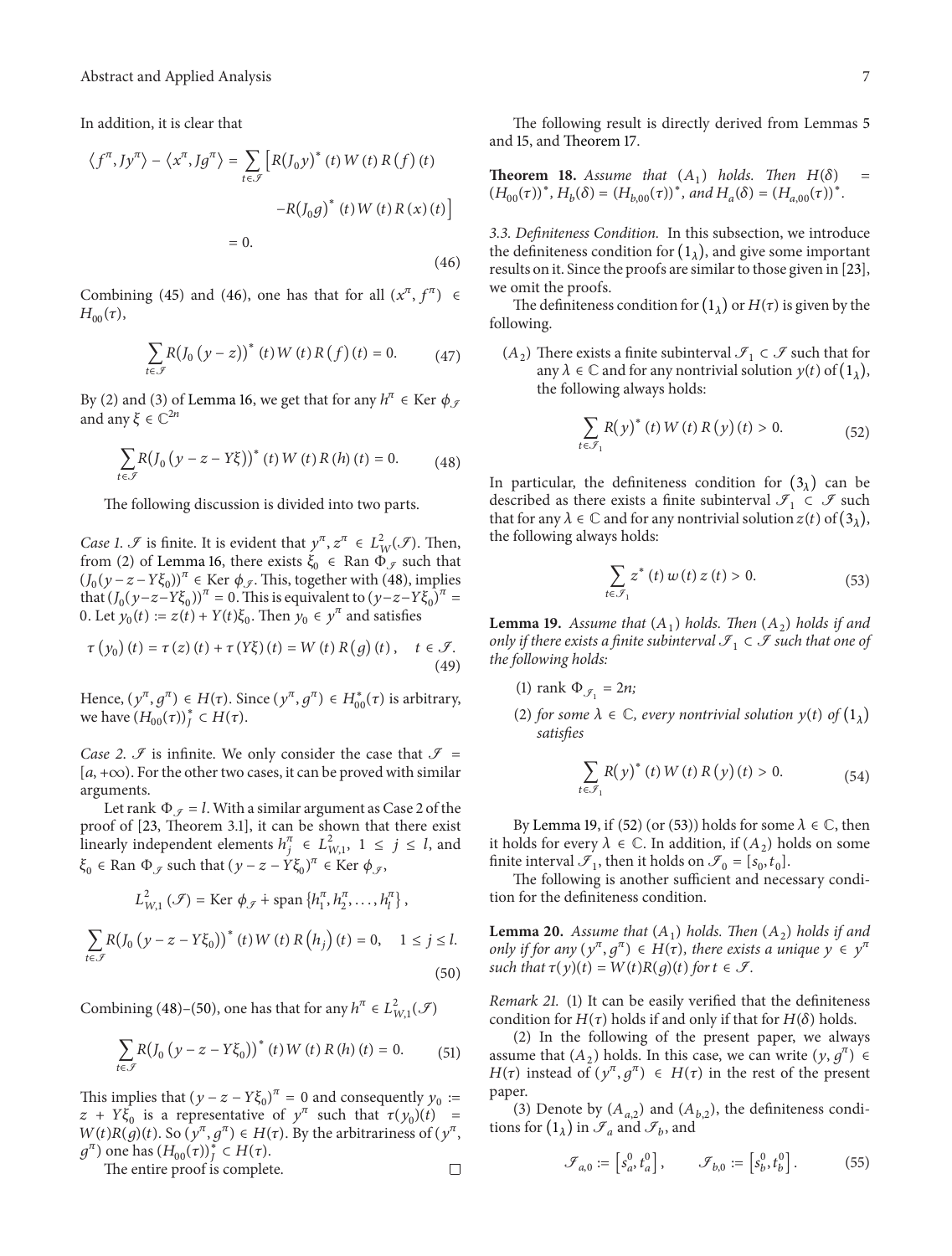By the corresponding intervals, respectively. It is evident that one of  $(A_{a,2})$  and  $(A_{b,2})$  implies  $(A_2)$ .

But  $(A_2)$  cannot imply that there exists  $c_0 \in \mathcal{F}$  such that both  $(A_{a,2})$  and  $(A_{b,2})$  hold.

(4) Several sufficient conditions for the definiteness condition can be given. The reader is referred to [23, Section 4].

For convenience, denote

$$
\mathcal{M}_{\lambda}
$$
  
 := { $y \in \mathcal{L}_{W}^{2}(\mathcal{F}) : \tau(y)(t) = \lambda W(t) R(y)(t)$  for  $t \in \mathcal{F}$ },  

$$
M_{\lambda} := \{y^{\pi} \in L_{W}^{2}(\mathcal{F}) : (y^{\pi}, \lambda y^{\pi}) \in H(\tau)\}.
$$
 (56)

**Lemma 22.** *Assume that*  $(A_1)$  *holds. For any*  $\lambda \in \mathbb{C}$ *,*  $\dim \mathcal{M}_{\lambda} = \dim M_{\lambda}$  *if and only if*  $(A_2)$  *holds.* 

## **4. Characterizations of Minimal and Maximal Subspaces and Defect Indices of Minimal Subspaces**

This section is divided into three subsections. In the first subsection, we give all the characterizations of the minimal subspaces generated by  $(1_\lambda)$  in  $\mathcal{I}, \mathcal{I}_a$ , and  $\mathcal{I}_b$ . In the second subsection, we study the defect indices of the minimal subspaces. In the third subsection, characterizations of the maximal subspaces are established.

*4.1. Characterizations of the Minimal Subspaces.* In this subsection, we study characterizations of the minimal subspaces generated by  $(1_\lambda)$  in  $\mathcal{I}, \mathcal{I}_a$ , and  $\mathcal{I}_b$ .

The following result is a direct consequence of Theorem 17.

**Theorem 23.** *Assume that*  $(A_1)$  *holds. Then*  $H_0(\tau)$ *,*  $H_{b,0}(\tau)$ *,* and  $H_{a,0}(\tau)$  are closed *J*-Hermitian subspace in  $(L^2_W(\mathcal{F}))^2$ ,  $(L_W^2(\mathcal{F}_b))^2$ , and  $(L_W^2(\mathcal{F}_a))^2$ , respectively.

Now, we introduce boundary forms on  $(L_W^2(\mathcal{F}))^2$ ,  $(L_W^2(\mathcal{F}_a))^2$ , and  $(L_W^2(\mathcal{F}_b))^2$  by

$$
[:]: \left(L_W^2(\mathcal{F})\right)^2 \times \left(L_W^2(\mathcal{F})\right)^2 \longrightarrow \mathbb{C},
$$
  
\n
$$
\left[\left(x^\pi, f^\pi\right) : \left(y^\pi, g^\pi\right)\right] = \left\langle f^\pi, Jy^\pi\right\rangle - \left\langle x^\pi, Jg^\pi\right\rangle,
$$
  
\n
$$
[:]_a : \left(L_W^2(\mathcal{F}_a)\right)^2 \times \left(L_W^2(\mathcal{F}_a)\right)^2 \longrightarrow \mathbb{C},
$$
  
\n
$$
\left[\left(x^\pi, f^\pi\right) : \left(y^\pi, g^\pi\right)\right]_a = \left\langle f^\pi, Jy^\pi\right\rangle_a - \left\langle x^\pi, Jg^\pi\right\rangle_a,
$$
  
\n
$$
[:]_a : \left(L_W^2(\mathcal{F}_b)\right)^2 \times \left(L_W^2(\mathcal{F}_b)\right)^2 \longrightarrow \mathbb{C},
$$
  
\n
$$
\left[\left(x^\pi, f^\pi\right) : \left(y^\pi, g^\pi\right)\right]_b = \left\langle f^\pi, Jy^\pi\right\rangle_b - \left\langle x^\pi, Jg^\pi\right\rangle_b.
$$
 (57)

**Lemma 24.** *Assume that*  $(A_1)$  *holds.* 

(1) If 
$$
(A_2)
$$
 holds, then for any  $(x, f^{\pi})$ ,  $(y, g^{\pi}) \in H(\tau)$ ,  
\n
$$
[(x, f^{\pi}) : (y, g^{\pi})] = (x, y) (b + 1) - (x, y) (a).
$$
 (58)

(2) If 
$$
(A_{a,2})
$$
 holds, then for any  $(x, f^{\pi})$ ,  $(y, g^{\pi}) \in H_a(\tau)$ ,  
\n
$$
[(x, f^{\pi}) : (y, g^{\pi})]_a = (x, y) (c_0) - (x, y) (a).
$$
 (59)

(3) *If* ( $A_{b,2}$ ) *holds, then for any* ( $x, f^{\pi}$ ), ( $y, g^{\pi}$ )  $\in H_b(\tau)$ ,

$$
[(x, f^{\pi}) : (y, g^{\pi})]_{b} = (x, y) (b + 1) - (x, y) (c_{0}).
$$
 (60)

*Proof.* Since the proofs of (1)–(3) are similar, we only show that assertion (1) holds.

For any  $(x, f^{\pi})$ ,  $(y, g^{\pi}) \in H(\tau)$ , we have from (2) of Lemma 14 that

$$
\langle f^{\pi}, Jy^{\pi} \rangle - \langle x^{\pi}, Jg^{\pi} \rangle
$$
  
\n
$$
= \sum_{t=s}^{k} \left[ R(J_0 y)^* (t) W(t) R(f) (t) -R(J_0 g)^* (t) W(t) R(x) (t) \right]
$$
  
\n
$$
= \sum_{t=s}^{k} \left[ R(J_0 y)^* (t) \tau (x) (t) - (J_0 \tau (y))^* (t) R(x) (t) \right]
$$
  
\n
$$
= (x, y) (t) \Big|_{s}^{k+1}
$$
 (61)

for any  $s < k \in \mathcal{I}$ . This yields that  $\lim_{t \to b} (x, y)(t)$  exists and is finite for any  $(x, f^{\pi})$ ,  $(y, g^{\pi}) \in H(\tau)$ . Similarly, it can be shown that  $\lim_{t\to a}(x, y)(a)$  exists and is finite for any  $(x, f^{\pi})$ ,  $(y, g^{\pi}) \in H(\tau)$ . Hence, assertion (1) holds. The proof is complete. is complete.

**Lemma 25.** *Assume that*  $(A_1)$  *and*  $(A_2)$  *hold. Then for any given finite subset*  $\mathcal{I}_1 = [s, k]$  *with*  $\mathcal{I}_0 \subset \mathcal{I}_1 \subset \mathcal{I}$  *and for any* given  $\alpha, \beta \in \mathbb{C}^{2n}$ , there exists  $f = \{f(t)\}_{t=s}^{k+1} \subset \mathbb{C}^{2n}$  such that the *following boundary value problem:*

$$
\tau(x)(t) = W(t) R(f)(t), \quad t \in \mathcal{F}_1,
$$
  
\n
$$
x(s) = \alpha, \qquad x(k+1) = \beta
$$
\n(62)

*has a solution*  $x = \{x(t)\}_{t=s}^{k+1} \subset \mathbb{C}^{2n}$ .

*Proof.* Set

$$
\left\langle x, y \right\rangle' := \sum_{t=s}^{k} R\big(y\big)^{*}\left(t\right) W\left(t\right) R\left(x\right)\left(t\right), \quad \forall x, y \in l\left(\left[s, k\right]\right). \tag{63}
$$

Let  $\phi_i$ ,  $1 \leq j \leq 2n$ , be the linearly independent solutions of system  $(1_0)$ . Then we have

$$
rank\left(\left\langle \phi_i, \phi_j \right\rangle'\right)_{1 \le i, j \le 2n} = 2n. \tag{64}
$$

In fact, the linear algebraic system

$$
\left(\left\langle \phi_i, \phi_j \right\rangle'\right)_{1 \le i, j \le 2n} C = 0,\tag{65}
$$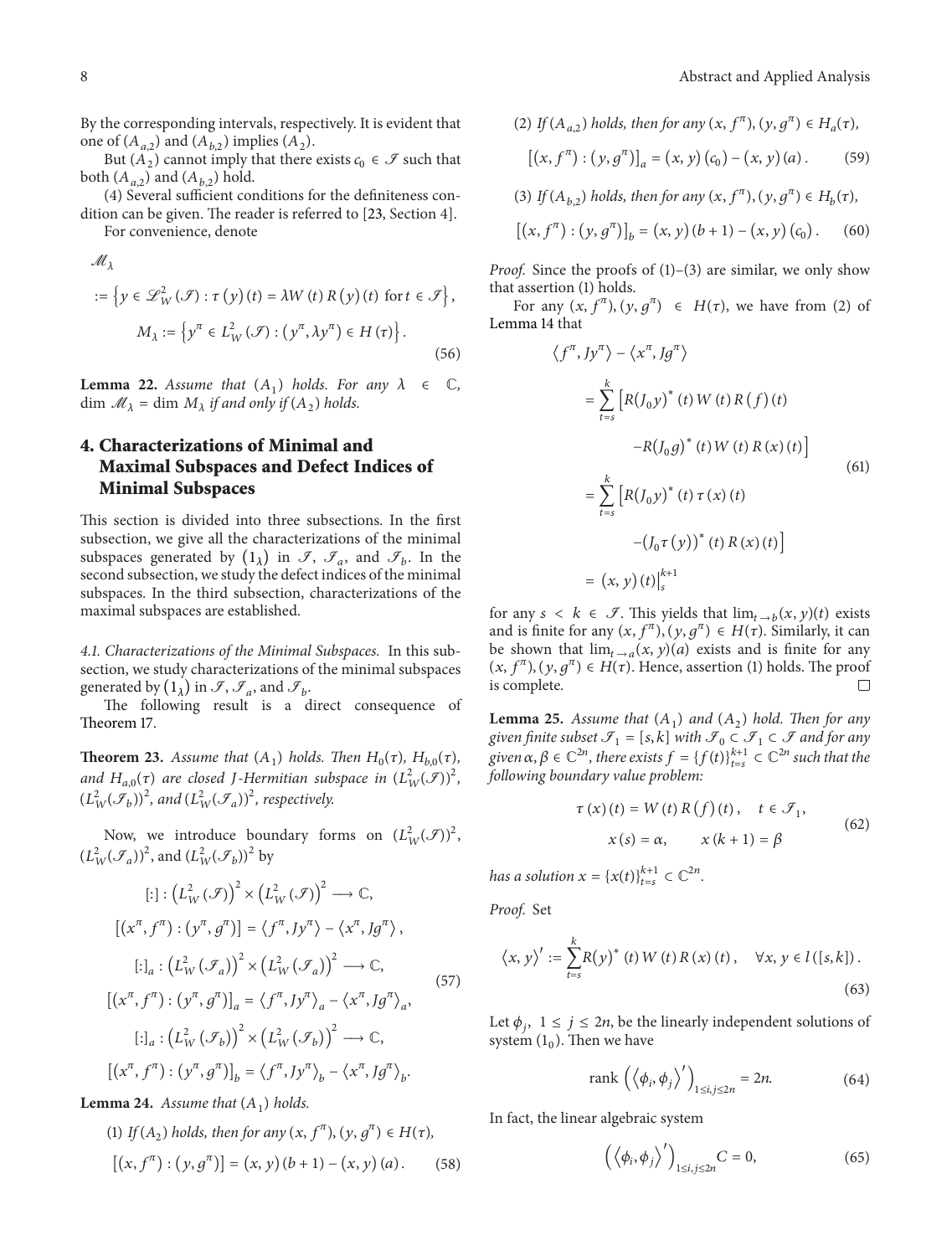where  $C = (c_1, c_2, \dots, c_{2n})^T \in \mathbb{C}^{2n}$ , can be written as

$$
\left\langle \phi_i, \sum_{j=1}^{2n} \overline{c}_j \phi_j \right\rangle' = 0, \quad 1 \le i \le 2n,
$$
 (66)

which yields

$$
\left\langle \sum_{j=1}^{2n} \overline{c}_j \phi_j, \sum_{j=1}^{2n} \overline{c}_j \phi_j \right\rangle' = 0.
$$
 (67)

Since  $\sum_{j=1}^{2n} \bar{c}_j \phi_j$  is a solution of system  $(1_0)$ , it follows from  $(A_2)$  that  $\sum_{j=1}^{2n} \bar{c}_j \phi_j = 0$ . Then  $C = 0$ ; that is, (65) has only a zero solution. Consequently, (64) holds.

Let  $\alpha$ ,  $\beta$  be any given vectors in  $\mathbb{C}^{2n}$ . By (64), the linear algebraic system

$$
\left( \left\langle \phi_{i}, \phi_{j} \right\rangle' \right)_{1 \le i, j \le 2n}^{T} C
$$
\n
$$
= \left( \phi_{1} \left( k + 1 \right), \phi_{2} \left( k + 1 \right), \dots, \phi_{2n} \left( k + 1 \right) \right)^{*} \mathcal{F} \beta
$$
\n(68)

has a unique solution  $C_1 \in \mathbb{C}^{2n}$ . Set  $\psi_1 = (\phi_1, \phi_2, \dots, \phi_{2n})C_1$ . It follows from (68) that

$$
\langle \psi_1, \phi_i \rangle' = \phi_i^* (k+1) \mathcal{J} \beta, \quad 1 \le i \le 2n. \tag{69}
$$

Let  $u(t)$  be a solution of the following initial value problem:

$$
\tau(x)(t) = W(t) R(\psi_1)(t), \quad t \in [s, k],
$$
  
\n $x(s) = 0.$  (70)

Since  $\tau(\phi_i)(t) = 0$  for  $t \in \mathcal{F}$  and  $1 \le i \le 2n$ , we get by (70) and (2) of Lemma 14 that

$$
\langle \psi_1, \phi_i \rangle'
$$
  
= 
$$
\sum_{t=s}^{k} \left[ R(\phi_i)^* (t) \tau(u) (t) - \tau(\phi_i)^* (t) R(u) (t) \right]
$$
  
= 
$$
(u, J_0 \phi_i) (t) \Big|_{s}^{k+1} = \phi_i^* (k+1) \mathcal{J} u (k+1), \quad 1 \le i \le 2n.
$$
 (71)

Since  $\phi_1, \phi_2, \ldots, \phi_{2n}$  are linearly independent in  $l(\mathcal{I})$ , we get from (69) and (71) that  $u(k + 1) = \beta$ . So,  $u(t)$  is a solution of the following boundary value problem:

$$
\tau(x) (t) = W(t) R(\psi_1) (t), \quad t \in [s, k],
$$
  
\n
$$
x(s) = 0, \qquad x (k + 1) = \beta.
$$
 (72)

On the other hand, the linear algebraic system

$$
\left(\left\langle \phi_i, \phi_j \right\rangle'\right)_{1 \leq i, j \leq 2n}^T C = \left(\phi_1 \left(s\right), \phi_2 \left(s\right), \ldots, \phi_{2n} \left(s\right)\right)^* J \alpha \quad (73)
$$

has a unique solution  $C_2 \in \mathbb{C}^{2n}$  by (64). Set  $\psi_2 = (\phi_1, \phi_2, \dots, \phi_n)$  $\phi_{2n}$ ) $C_2$ . Then, by (73)

$$
\langle \psi_2, \phi_i \rangle' = \phi_i^* \left( s \right) J \alpha, \quad 1 \le i \le 2n. \tag{74}
$$

Let  $v(t)$  be a solution of the following initial value problem:

$$
\tau(x)(t) = -W(t) R(\psi_2)(t), \quad x(k+1) = 0, \quad t \in [s, k].
$$
\n(75)

Since  $\tau(\phi_i)(t) = 0$  for  $t \in \mathcal{F}$  and  $1 \le i \le 2n$ , we get by (2) of Lemma 14 and (75) that

$$
\langle \psi_2, \phi_i \rangle' = \phi_i^* \left( s \right) J \nu \left( s \right), \quad 1 \le i \le 2n, \tag{76}
$$

which, together with (74), implies that  $v(s) = \alpha$ . So,  $v(t)$  is a solution of the following boundary value problem:

$$
\tau(x)(t) = -W(t) R(\psi_2)(t), \quad t \in [s, k],
$$
  
 
$$
x(s) = \alpha, \qquad x(k+1) = 0.
$$
 (77)

Set  $\psi = \psi_1 - \psi_2$  and  $\phi = u + v$ . Then  $\phi$  is a solution of the boundary value problem (62). The proof is complete. boundary value problem (62). The proof is complete.

*Remark 26.* Lemma 25 is called a patch lemma. Based on Lemma 25, any two elements of  $H(\tau)$  ( $H_h(\tau)$ ,  $H_a(\tau)$ , resp.) can be patched up to construct another new element of  $H(\tau)$  $(H_h(\tau), H_a(\tau),$  resp.). In particular,

(1) if  $(A_{b,2})$  holds, we can take  $\mathcal{I}_1 = [c_0, t_b^0]$ ,  $\alpha = e_i$  :=  $(\underbrace{0, \ldots, 0}_{i-1}, 1, 0, \ldots, 0)^T$ , and  $\beta = 0, 1 \le i \le 2n$ . Then there exist  $(z_b^i, (h^{\pi})_b^i) \in H_b(\tau)$  satisfying

$$
z_b^i(c_0) = e_i; \quad z_b^i(t) = 0, \quad t \ge t_b^0 + 1, \ 1 \le i \le 2n; \tag{78}
$$

(2) if  $(A_{a,2})$  holds, we take  $\mathcal{I}_1 = [s_a^0, c_0 - 1], \alpha = 0$ , and  $\beta = e_i$ . Then there exist  $(z_a^i, (h^\pi)_a^i) \in H_a(\tau)$  satisfying

$$
z_a^i(c_0) = e_i;
$$
  $z_a^i(t) = 0,$   $t \le s_a^0$ ,  $1 \le i \le 2n;$  (79)

(3) if both  $(A_{b,2})$  and  $(A_{a,2})$  hold, then there exist  $(z_i, h_i^{\pi}) \in H(\tau)$  satisfying

$$
z_i (c_0) = e_i; \t z_i (t) = 0 \t for t \le s_a^0,
$$
  

$$
t \ge t_b^0 + 1, \t 1 \le i \le 2n.
$$
 (80)

The above auxiliary elements  $(z_b^i, (h^{\pi})_b^i)$ ,  $(z_a^i, (h^{\pi})_a^i)$ , and  $(z_i,$  $h_i^{\pi}$ )  $(1 \le i \le 2n)$  will be very useful in the sequent discussions.

**Theorem 27.** Assume that  $(A_1)$  holds.

(1) If 
$$
(A_2)
$$
 holds, then  
\n
$$
H_0(\tau)
$$
\n
$$
= \{(x, f^{\pi}) \in H(\tau) : (x, y) (b + 1) = (x, y) (a) = 0 \quad (81)
$$
\n
$$
\forall y \in \text{Dom } H(\tau) \}.
$$
\nIn particular, if  $\mathcal{F} = [a, b]$ , then  
\n
$$
H_{00}(\tau)
$$
\n
$$
= \{(x, f^{\pi}) \in H(\tau) : x (a) = x (b + 1) = 0 \}.
$$
\n(82)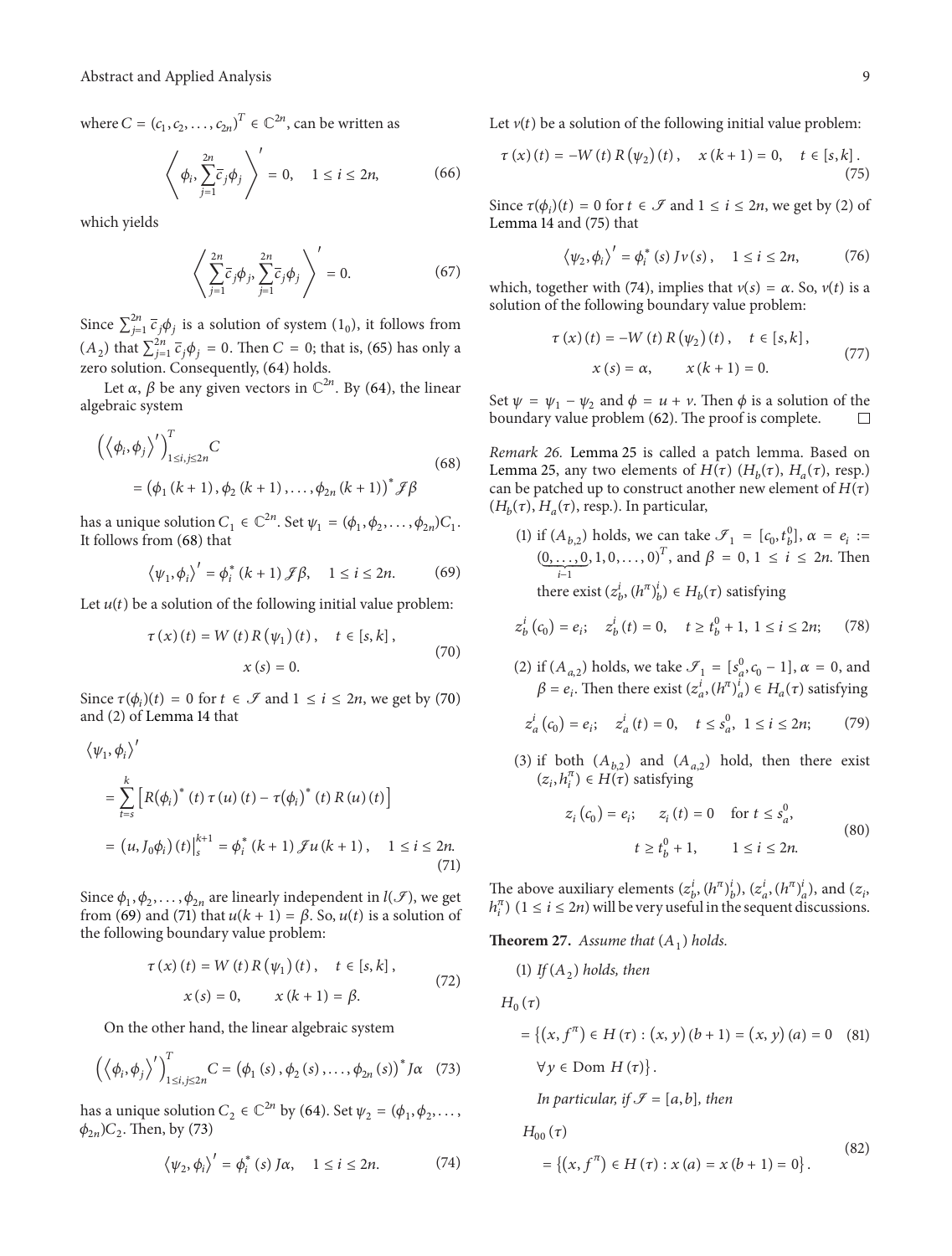## $(2)$  *If*  $(A_{h,2})$  *holds, then*  $H_{b,0}(\tau)$  $=\{(x, f^{\pi}) \in H_b(\tau) : x(c_0) = 0, (x, y)(b+1) = 0$  (83)  $\forall y \in \text{Dom } H_h(\tau)$ . (3) If  $(A_{a,2})$  *holds, then*  $H_{a,0}(\tau)$  $=\{(x, f^{\pi}) \in H_a(\tau) : x(c_0) = 0, (x, y)(a) = 0\}$ (84)

 $\forall y \in \text{Dom } H_a(\tau)$ .

*Proof.* We first show that assertion (1) holds. By Lemmas 8 and 24, and Theorem 17, one has

$$
H_0(\tau) = \{(x, f^{\pi}) \in H(\tau) : (x, y) (b + 1)
$$

$$
= (x, y) (a)
$$

$$
\forall y \in \text{Dom } H(\tau) \}.
$$
 (85)

For convenience, denote

$$
H^{0}(\tau)
$$
  
= { $(x, f^{\pi}) \in H(\tau) : (x, y) (b + 1)$   
=  $(x, y) (a) = 0$   
 $\forall y \in \text{Dom } H(\tau)$  }. (86)

Clearly,  $H^0(\tau) \subset H_0(\tau)$ . We now show that  $H_0(\tau) \subset H^0(\tau)$ . Fix any  $(x, f^{\pi}) \in H_0(\tau)$ . It follows from (85) that for all  $(y, f^{\pi})$  $g^{\pi}$ )  $\in$   $H(\tau)$ ,

$$
(x, y) (b + 1) = (x, y) (a).
$$
 (87)

For any given  $(y, g^{\pi}) \in H(\tau)$ , by Remark 26 there exists  $(z, h^{\pi}) \in H(\tau)$  such that

$$
z(t) = 0, \quad t \le s_0;
$$
  
\n
$$
z(t) = y(t), \quad t \ge t_0 + 1.
$$
\n(88)

Thus, it follows from (87) that  $(x, y)(b + 1) = (x, z)(b + 1) =$  $(x, z)(a) = 0$ , and consequently  $(x, y)(a) = 0$  for all  $(y, q^{\pi}) \in$  $H(\tau)$ .

In the case that  $\mathcal{I} = [a, b]$ , it is clear that

$$
H_{00}(\tau) = \{(x, f^{\pi}) \in H(\tau) : x(a) = x(b+1) = 0\}.
$$
 (89)

So it remains to show that  $H_0(\tau) = H_{00}(\tau)$ . It suffices to show that  $x(a) = x(b + 1) = 0$  for any  $(x, f^{\pi}) \in H_0(\tau)$ . Fix any  $(x, f^{\pi}) \in H_0(\tau)$ , and let  $\mathcal{F}_0 = \mathcal{F}$ ,  $\alpha = e_i$ ,  $1 \le i \le 2n$ , and  $\beta = 0$ . Then by Lemma 25, there exist  $(y_i, g_i^{\pi}) \in H(\tau)$  with  $y_i(a) = e_i$  and  $y_i(b+1) = 0$ . Inserting these  $y_i$  into (87) one has that  $x(a) = 0$ . Similarly, one can show that  $x(b + 1) = 0$ . Thus  $H_0(\tau) = H_{00}(\tau)$ . Therefore, assertion (1) has been shown.

With similar arguments, one can show that assertion (2) and (3) hold by using (78) and (79), separately.This completes the proof.  $\Box$  *4.2. Defect Indices of Minimal Subspaces.* In this subsection, we first give a valued range of the defect indices of  $H_{h0}(\tau)$  and  $H_{a,0}(\tau)$  and then discuss the relationship among the defect indices of  $H_{b,0}(\tau)$ ,  $H_{a,0}(\tau)$ , and  $H_0(\tau)$ .

For briefness, denote

$$
d := d(H_0(\tau)), \qquad d_b := d(H_{b,0}(\tau)),
$$
  

$$
d_a := d(H_{a,0}(\tau)).
$$
 (90)

For any  $\lambda \in \mathbb{C}$ , let  $\mathcal{M}_{b,\lambda}, M_{b,\lambda}, \mathcal{M}_{a,\lambda}$ , and  $M_{a,\lambda}$  be defined as (56) with  $\mathcal F$  replaced by  $\mathcal F_b$  and  $\mathcal F_a$ , respectively.

The following results are obtained.

**Theorem 28.** Assume that  $(A_1)$  holds.

- (1) *If*  $(A_{b,2})$  *holds and*  $\Gamma(H_{b,0}(\tau)) \neq \emptyset$ , *then*  $d_b = \dim \mathcal{M}_{b,\lambda}$ *for any*  $\lambda \in \Gamma(H_{h,0}(\tau))$ *, and*  $n \leq d_h \leq 2n$ *.*
- (2) *If*( $A_{a,2}$ ) *holds and*  $\Gamma(H_{a,0}(\tau)) \neq \emptyset$ , *then*  $d_a = \dim \mathcal{M}_{a,\lambda}$ *for any*  $\lambda \in \Gamma(H_{a,0}(\tau))$ *, and*  $n \leq d_a \leq 2n$ *.*

*Proof.* Since the method of the proofs is the same, we only give the proof of assertion (1).

For any  $\lambda \in \Gamma(H_{b,0}(\tau))$ , it follows from Lemma 11 and Theorem 18 that

$$
d_b = \dim \operatorname{Ker} \left( H_b \left( \delta \right) - \overline{\lambda} \right). \tag{91}
$$

On the other hand, by using Lemma 5 and Theorems 17 and 18, one has that

$$
\dim \operatorname{Ker} \left( H_b \left( \tau \right) - \lambda \right) = \dim \operatorname{Ker} \left( H_b \left( \delta \right) - \overline{\lambda} \right). \tag{92}
$$

It is clear that

$$
M_{b,\lambda} = \text{Ker}\,\left(H_b\left(\tau\right) - \lambda\right). \tag{93}
$$

Combining (91)–(93), one has  $d_b = \dim M_{b,\lambda}$ . This, together with Lemma 22, implies that  $d_b = \dim \mathcal{M}_{b,\lambda}$ . In addition, it has been shown in [21] that  $n \leq \dim \mathcal{M}_{b,\lambda} \leq 2n$  for any  $\lambda \in \mathbb{C}$ . So assertion (1) is true. The proof is complete.

Next, we discuss relationship among defect indices of  $H_0(\tau)$ ,  $H_{a,0}(\tau)$ , and  $H_{b,0}(\tau)$ . For convenience, denote

$$
y_a := \{ y(t) \}_{t=a}^{c_0}, \qquad y_b := \{ y(t) \}_{t=c_0}^{b+1} \tag{94}
$$

for any  $y \in \mathscr{L}_{W}^{2}(\mathscr{I})$ . It is evident that  $y_{a} \in \mathscr{L}_{W}^{2}(\mathscr{I}_{a}), y_{b} \in$  $\mathscr{L}^2_W(\mathscr{I}_b)$ , and

$$
\|y\|^2 = \|y_a\|_a^2 + \|y_b\|_b^2.
$$
 (95)

On the other hand, for any  $y_a = (u_a^T, v_a^T)^T \in \mathcal{L}_W^2(\mathcal{F}_a)$  and  $y_b = (u_b^T, v_b^T)^T \in \mathcal{L}_W^2(\mathcal{I}_b)$ , we define y by

$$
y(t) = \begin{cases} y_a(t), & t \le c_0 - 1, \\ \left(u_a^T(c_0), v_b^T(c_0)\right)^T, & t = c_0, \\ y_b(t), & t \ge c_0 + 1. \end{cases}
$$
(96)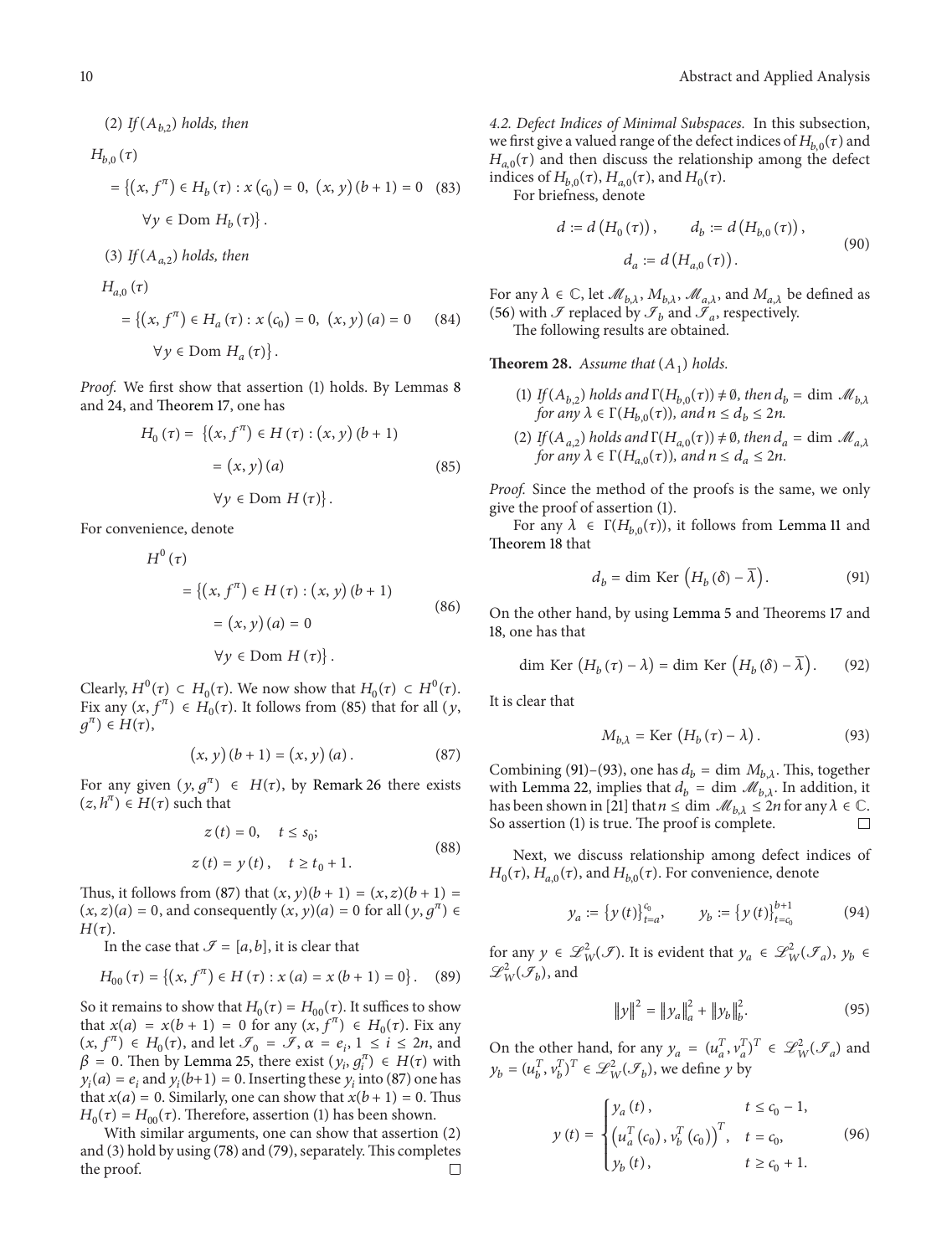Then (95) still holds, and consequently  $y \in \mathscr{L}_{W}^{2}(\mathscr{I})$ . Furthermore, it is clear that

$$
R(y)(t) = R(y_a)(t), \quad t \le c_0 - 1;
$$
  
 
$$
R(y)(t) = R(y_b)(t), \quad t \ge c_0.
$$
 (97)

The following result can be easily verified. So we omit its proof.

**Lemma 29.** *Assume that*  $(A_1)$ *,*  $(A_{a,2})$ *, and*  $(A_{b,2})$  *hold.* 

- (1) *If*  $(y, g^{\pi}) \in H(\tau)$ , then  $(y_b, g_b^{\pi}) \in H_b(\tau)$  and  $(y_a, g_a^{\pi}) \in H_b(\tau)$  $H_a(\tau)$ .
- (2) If  $(y_a, g_a^{\pi}) \in H_a(\tau)$  and  $(y_b, g_b^{\pi}) \in H_b(\tau)$  with  $y_a(c_0) =$  $y_b(c_0)$ *, then*  $(y, g^{\pi}) \in H(\tau)$ *.*

Let  $\widehat{H}_0(\tau)$  be the restriction of subspace  $H_0(\tau)$ , defined by

$$
\widehat{H}_0(\tau) = \{ (y, g^{\pi}) \in H_0(\tau) : y(c_0) = 0 \}.
$$
 (98)

**Lemma 30.** *Assume that*  $(A_1)$ *,*  $(A_{a2})$ *, and*  $(A_{b2})$  *hold. Then* 

- (1)  $(y, g^{\pi}) \in \widehat{H}_0(\tau)$  if and only if  $(y_a, g_a^{\pi}) \in H_{a,0}(\tau)$  and  $(y_b, g_b^{\pi}) \in H_{b,0}(\tau);$
- $(2)$   $(y, g<sup>π</sup>)$   $\in$   $(\widehat{H}_0(\tau))_J^*$  *if and only if*  $(y_a, g_a^{\pi})$   $\in$   $H_a(\tau)$  *and*  $(y_b, g_b^{\pi}) \in H_b(\tau)$ .

*Proof.* (1) We first consider the necessity. Fix any  $(y, g^{\pi}) \in$  $\widehat{H}_0(\tau)$ . Let  $y_a$ ,  $y_b$ ,  $g_a$ , and  $g_b$  be defined as (94). Then  $y_a(c_0)$  =  $y_b(c_0) = 0$ . By (1) of Lemma 29 one has that  $(y_a, g_a^{\pi}) \in H_a(\tau)$ ,  $(y_b, g_b^{\pi}) \in H_b(\tau)$ . In addition, for any  $(x_a, \tilde{f}_a^{\pi}) \in H_a(\tau)$ , it follows from Remark 26 that there exits  $(z, h^{\pi}) \in H(\tau)$  with

$$
z(t) = x_a(t), \quad t \le c_0,
$$
  
\n
$$
z(t) = 0, \quad t \ge t_b^0 + 1.
$$
\n(99)

So one has

$$
(y_a, x_a)(a) = (y, z)(a) = 0,
$$
 (100)

which implies that  $(y_a, g_a^{\pi}) \in H_{a,0}(\tau)$  by the arbitrariness of  $(x_a, f_a^{\pi}) \in H_a(\tau)$  and (3) of Theorem 27. With a similar argument, one can show  $(y_b, g_b^{\pi}) \in H_{b,0}(\tau)$ .

Next, we consider the sufficiency. Fix any  $(y_a, g_a^{\pi}) \in$  $H_{a,0}(\tau)$  and  $(y_b, g_b^{\pi}) \in H_{b,0}(\tau)$ . Let  $y$  and  $g$  be defined by (96). By (2) and (3) of Theorem 27 one has that  $y_a(c_0)=y_b(c_0)=0$ . So  $y(c_0) = 0$ . It follows from (2) of Lemma 29 that  $(y, g^{\pi}) \in$  $H(\tau)$ . For any  $(x, f^{\pi}) \in H(\tau)$ , it follows from (1) of Lemma 29 that  $(x_a, f_a^{\pi}) \in H_a(\tau)$  and  $(x_b, f_b^{\pi}) \in H_b(\tau)$ . Thus one has by (2) and (3) of Theorem 27 that

$$
(y, x) (a) = (y_a, x_a) (a) = 0,
$$
  

$$
(y, x) (b + 1) = (y_b, x_b) (b + 1) = 0.
$$
 (101)

This implies that  $(y, g^{\pi}) \in H_0(\tau)$  by (1) of Theorem 27, and consequently,  $(y, g^{\pi}) \in \widehat{H}_0(\tau)$ .

(2) We first consider the necessity. Fix any  $(y, g^{\pi}) \in$  $\left(\widehat{H}_{0}(\tau)\right)_{J}^{*}$ . Let  $y_{a}$ ,  $y_{b}$ ,  $g_{a}$ , and  $g_{b}$  be defined as (94). Then  $(y_{a}$ ,  $g_a^{\pi}$ )  $\in (L^2_W(\mathcal{F}_a))^2$  and  $(y_b, g_b^{\pi}) \in (L^2_W(\mathcal{F}_b))^2$ .

Set  $x_b(t) = f_b(t) = 0$  for  $t \in \mathcal{F}_b^*$ , where  $\mathcal{F}_b^*$  is defined by (19) with  $\mathcal F$  replaced by  $\mathcal F_b$ . It is clear that  $(x_b, f_b^{\pi}) \in H_{b,0}(\tau)$ . For any  $(x_a, f_a^{\pi}) \in H_{a,0}(\tau)$ , let x and f be defined by (96). Then by the above result (1) one has that  $(x, f^{\pi}) \in \widehat{H}_{0}(\tau)$ . It follows that

$$
0 = \langle f, Jy \rangle - \langle x, Jg \rangle = \langle g_a, Jy_a \rangle_a - \langle x_a, Jg_a \rangle_a.
$$
 (102)

By the arbitrariness of  $(x_a, f_a^{\pi}) \in H_{a,0}(\tau)$ , one has that  $(y_a, \tau_a)$  $g_a^{\pi}$ )  $\in$   $(H_{a,0}(\tau))_J^* = H_a(\tau)$  by Theorem 17. With a similar argument one can show  $(y_b, g_b^{\pi}) \in H_b(\tau)$ .

Next, we consider the sufficiency. Fix any  $(y_a, g_a^{\pi}) \in H_a(\tau)$ and  $(y_b, g_b^{\pi}) \in H_b(\tau)$ . Let y and g be defined by (96). For any  $(x, f^{\pi}) \in \widehat{H}_0(\tau)$ , it follows from the above result (1) that  $(x_a, f_a^{\pi}) \in H_{a,0}(\tau)$  and  $(x_b, f_b^{\pi}) \in H_{b,0}(\tau)$ . So one has by Theorem 17 that

$$
\langle f, J_0 y \rangle - \langle x, J_0 g \rangle
$$
  
=  $\langle g_a, J_0 y_a \rangle_a - \langle x_a, J_0 g_a \rangle_a + \langle g_b, J_0 y_b \rangle_b$  (103)  
-  $\langle x_b, J_0 g_b \rangle_b = 0.$ 

This yields that  $(y, g^{\pi}) \in (\widehat{H}_0(\tau))_J^*$ . The whole proof is complete.

**Lemma 31.** *Assume that*  $(A_1)$ *,*  $(A_{a,2})$ *, and*  $(A_{b,2})$  *hold. Then*  $\Gamma(H_0(\tau)) \subset \Gamma(\widehat{H}_0(\tau))$  and  $\Gamma(H_{h,0}(\tau)) \cap \Gamma(H_{a,0}(\tau)) = \Gamma(\widehat{H}_0(\tau)).$ 

*Proof.* The first assertion holds because  $\tilde{H}_0(\tau) \subset H_0(\tau)$ , and the second assertion can be proved by (1) of Lemma 30 and (95). The proof is complete.  $\Box$ 

In the following of the present paper, we assume that

 $(A_3) \Gamma(H_0(\tau)) \neq \emptyset$ .

By Definition 10, one has that if  $\Gamma(H_0(\tau)) = \emptyset$ , then  $\rho(H_0(\tau)) = \emptyset$ , and consequently  $\sigma(H_0(\tau)) = \mathbb{C}$ . We do not consider this case in the present paper.

**Theorem 32.** *Assume that*  $(A_1)$ *,*  $(A_{a,2})$ *,*  $(A_{b,2})$ *, and*  $(A_3)$  *hold. Then*

$$
d = d_a + d_b - 2n.\tag{104}
$$

*Proof.* The proof is divided into two steps.

*Step 1*. We show that

$$
d\left(\widehat{H}_0\left(\tau\right)\right) = d_a + d_b. \tag{105}
$$

It follows from  $\Gamma(H_0(\tau)) \neq \emptyset$  and Lemma 31 that  $\Gamma(H_{b,0}(\tau)) \cap \Gamma(H_{a,0}(\tau)) \neq \emptyset$ . This, together with  $(A_{a,2})$ ,  $(A_{b,2})$ , and Theorem 28, implies that for any  $\lambda \in \Gamma(H_{b,0}(\tau)) \cap$ Γ( $H_{a,0}(\tau)$ ),  $(1_{\lambda})$  has just  $d_b$  linearly independent solutions  $y_b^j \in \mathscr{L}_W^2(\mathscr{F}_b)$ ,  $1 \le j \le d_b$ , and  $(1_\lambda)$  has just  $d_a$  linearly independent solutions  $x_a^j \in \mathcal{L}_W^2(\mathcal{F}_a)$ ,  $1 \le j \le d_a$ ; that is,  $(y_b^j, \lambda(y_b^j)^{\pi}) \in H_b(\tau)$  for  $1 \le j \le d_b$  and  $(x_a^j, \lambda(x_a^j)^{\pi}) \in H_a(\tau)$ for  $1 \leq j \leq d_a$ .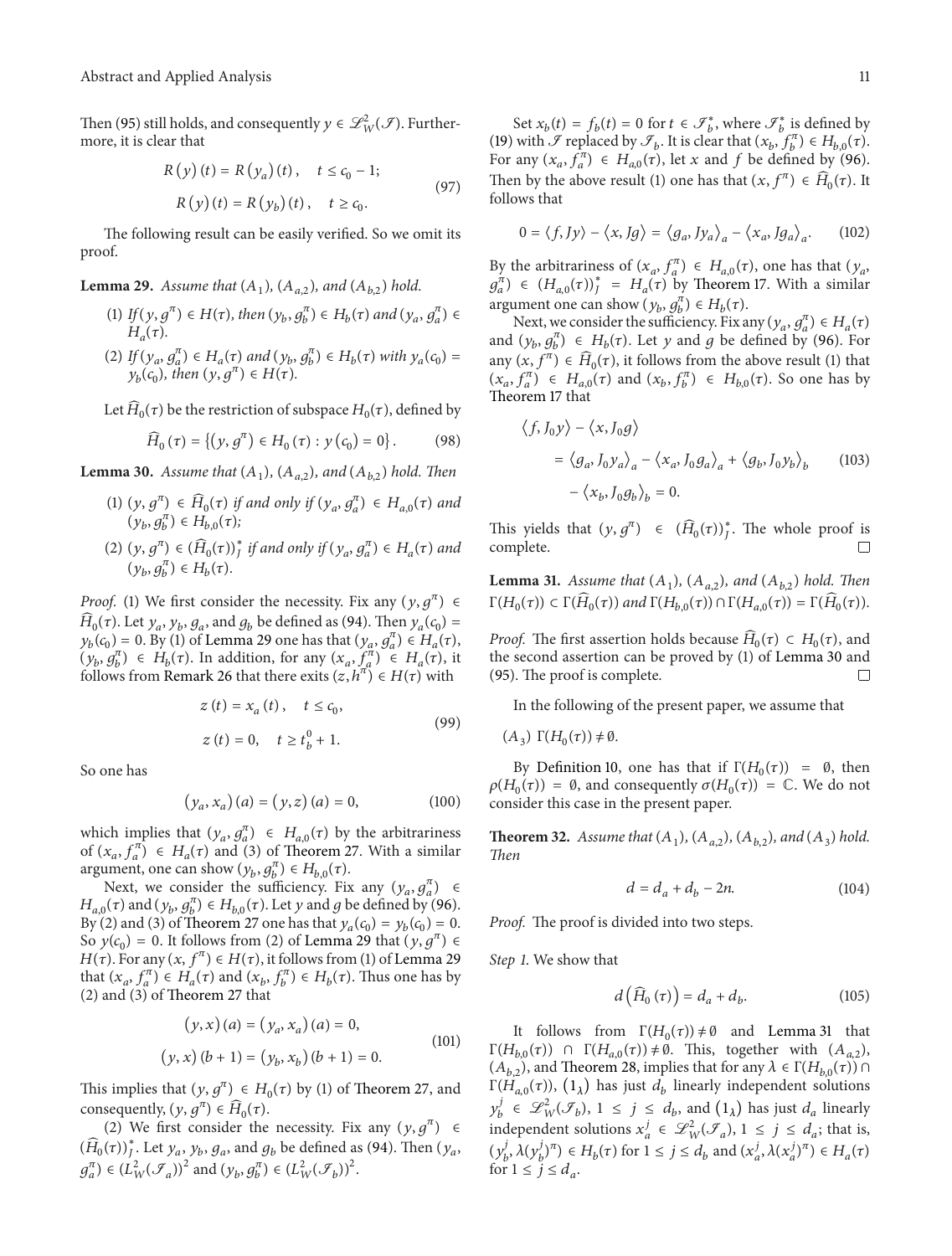Set  $x_b^j(t) = 0$  for  $t \in \mathcal{F}_b^*$ . It is clear that  $(x_b^j, \lambda(x_b^j)^{\pi}) \in$  $H_b(\tau)$  for  $1 \le j \le d_a$ . Let  $x_j$ ,  $1 \le j \le d_a$ , be defined by (96). Then it follows from (2) of Lemma 30 that  $(x_j, \lambda x_j^{\pi}) \in$  $(\widehat{H}_0(\tau))_J^*$ . Similarly, set  $y_a^j(t) = 0$  for  $t \in \mathcal{F}_a^*$ . Then one has  $(y_j, \lambda y_j^{\pi}) \in (\widehat{H}_0(\tau))_j^*$  for  $1 \leq j \leq d_b$ . It is evident that  $x_1, \ldots,$  $x_{d_a}, y_1, \ldots, y_{d_b} \in \text{Dom}(\widehat{H}_0(\tau))_J^*$  are linearly independent.

On the other hand, for any  $(y, \lambda y^{\pi}) \in (\widehat{H}_{0}(\tau))_{J}^{*}$ , it follows from (2) of Lemma 31 that  $(y_a, \lambda y_a^{\pi}) \in H_a(\tau)$  and  $(y_b, \lambda y_b^{\pi}) \in$  $H_b(\tau)$ ; that is,  $y_a \in \mathcal{L}_W^2(\mathcal{F}_a)$  is a solution of  $(1_\lambda)$  in  $\mathcal{F}_a$ , and  $y_b \in \mathscr{L}_{W}^2(\mathscr{I}_b)$  is a solution of  $(1_\lambda)$  in  $\mathscr{I}_b$ . Therefore, there exist unique  $c_i \in \mathbb{C}$   $(1 \le j \le d_a)$  and  $d_i \in \mathbb{C}$   $(1 \le j \le d_b)$ such that

$$
y_a = \sum_{j=1}^{d_a} c_j x_a^j, \qquad y_b = \sum_{j=1}^{d_b} d_j y_b^j.
$$
 (106)

Noting the constructions of  $x_i$  and  $y_i$  by (96), one has that

$$
y = \sum_{j=1}^{d_a} c_j x_j + \sum_{j=1}^{d_b} d_j y_j.
$$
 (107)

This, together with Lemma 11, implies that (105) holds.

*Step 2*. We show that

$$
d = d\left(\widehat{H}_0\left(\tau\right)\right) - 2n.\tag{108}
$$

It is evident that  $(z_i, h_i^{\pi}) \in H_0(\tau)$ ,  $1 \le i \le 2n$ , where  $(z_i, h_i^{\pi})$  are defined by (80). We claim that

$$
H_0(\tau) = \widehat{H}_0(\tau) + \text{span}\left\{ (z_1, h_1^{\pi}), (z_2, h_2^{\pi}), \dots, (z_{2n}, h_{2n}^{\pi}) \right\}. \tag{109}
$$

In fact, for each  $(y, g^{\pi}) \in H_0(\tau)$ , set  $C_0 = (c_1, c_2, \ldots, c_{2n})^T =$  $y(c_0)$ . Let

$$
y_0 = y - \sum_{i=1}^{2n} c_i z_i, \qquad g_0 = g - \sum_{i=1}^{2n} c_i h_i.
$$
 (110)

Then

$$
(y, g^{\pi}) = (y_0, g_0^{\pi}) + \sum_{i=1}^{2n} c_i (z_i, h_i^{\pi}), \quad (y_0, g_0^{\pi}) \in \widehat{H}_0(\tau).
$$
\n(111)

It can be easily verified that this decomposition is unique. Hence, (109) holds.

For any  $\lambda \in \Gamma(H_0(\tau))$ , we claim that

$$
\text{Ran}(H_0(\tau) - \lambda I) = \text{Ran}(\widehat{H}_0(\tau) - \lambda I)
$$
\n
$$
\dot{H}_1^{\pi} - \lambda z_1^{\pi}, h_2^{\pi} - \lambda z_2^{\pi}, \dots,
$$
\n
$$
h_{2n}^{\pi} - \lambda z_{2n}^{\pi} \}. \tag{112}
$$

Since (109) holds, it suffices to show that

$$
\text{Ran}\left(\widehat{H}_0\left(\tau\right) - \lambda I\right) \cap \text{span}\left\{h_1^\pi - \lambda z_1^\pi, h_2^\pi - \lambda z_2^\pi, \dots, \right. \tag{113}
$$
\n
$$
h_{2n}^\pi - \lambda z_{2n}^\pi\right\} = \{0\} \, .
$$

Suppose that  $(y, q^{\pi}) \in \widehat{H}_0(\tau)$  and  $c_1, c_2, \ldots, c_{2n} \in \mathbb{C}$  satisfy

$$
g^{\pi} - \lambda y^{\pi} + \sum_{j=1}^{2n} c_j \left( h_j^{\pi} - \lambda z_j^{\pi} \right) = 0, \qquad (114)
$$

that is,

$$
g^{\pi} + \sum_{j=1}^{2n} c_j h_j^{\pi} = \lambda \left( y^{\pi} + \sum_{j=1}^{2n} c_j z_j^{\pi} \right).
$$
 (115)

Since  $(y, g^{\pi}) \in \widehat{H}_0(\tau)$  and  $(z_i, h_i^{\pi}) \in H_0(\tau)$ , it follows that  $(y+\sum_{j=1}^{2n} c_j z_j, \lambda(y^{\pi} + \sum_{j=1}^{2n} c_j z_j^{\pi})) \in H_0(\tau)$ . Since  $\lambda \in \Gamma(H_0(\tau))$ , it yields

$$
y + \sum_{j=1}^{2n} c_j z_j = 0,
$$
  $g^{\pi} + \sum_{j=1}^{2n} c_j h_j^{\pi} = 0,$  (116)

which, together with (109), implies that  $c_i = 0$  for  $1 \le j \le 2n$ , and consequently  $g^{\pi} = y^{\pi} = 0$ . This yields that (113) holds.

Since  $H_0(\tau)$  and  $\widehat{H}_0(\tau)$  are closed *J*-Hermitian subspaces, it follows that Ran  $(H_0(\tau) - \lambda)$  and Ran  $(\widehat{H}_0(\tau) - \lambda)$  are closed subspaces in  $L^2_W(\mathcal{F})$ , respectively. Hence, there exists a closed subspace Q in  $L^2_W(\mathcal{F})$  such that

$$
Ran (H_0 (\tau) - \lambda I) = Ran (\widehat{H}_0 (\tau) - \lambda I) \oplus Q. \tag{117}
$$

In addition, again by the fact that  $\lambda \in \Gamma(H_{b,0}(\tau)) \cap \Gamma(H_{a,0}(\tau)),$ it follows that  $\{h_j^{\pi} - \lambda z_j^{\pi}\}_{j=1}^{2n}$  are linearly independent in  $L^2_W(\mathcal{F})$ . It follows from (113) that dim  $Q = 2n$ . Consequently,

$$
\dim\left(\text{Ran}\left(H_0\left(\tau\right) - \lambda I\right)^{\perp}\right)
$$
\n
$$
= \dim\left(\text{Ran}\left(\widehat{H}_0\left(\tau\right) - \lambda I\right)^{\perp}\right) - 2n. \tag{118}
$$

This yields that (108) holds. It follows from (105) and (108) that (104) holds. The proof is complete.

*Remark 33.* Theorem 32 (formula (104)) generalizes the classical result for 2nth order ordinary differential equations that go back to the classical work by Akhiezer and Glazman [1, Theorem 3 in Appendix 2]. To the case of symmetric Hamiltonian systems, formula (104) was extended in [15].

So it follows from Theorems 28 and 32 that  $d = 0$  if and only if  $d_a = d_b = n$ , and  $d = 2n$  if and only if  $d_a = d_b = 2n$ . The following definition is obtained.

*Definition 34.* Assume that  $(A_1)$ ,  $(A_2)$ , and  $(A_{b,2})$  hold. Then  $(1<sub>\lambda</sub>)$  is said to be in the limit  $d<sub>h</sub>$  case at  $t=b$ . In the special case that  $d_b = n$ ,  $(1_\lambda)$  is said to be in the limit point case (*l.p.c.*) at  $t=b$ , and in the other special case that  $d_b = 2n$ ,  $(1<sub>\lambda</sub>)$  is said to be in the limit circle case  $(l.c.c.)$  at  $t = b$ .

The same definition can be given at  $t = a$  provided that  $(A_{a,2})$  holds.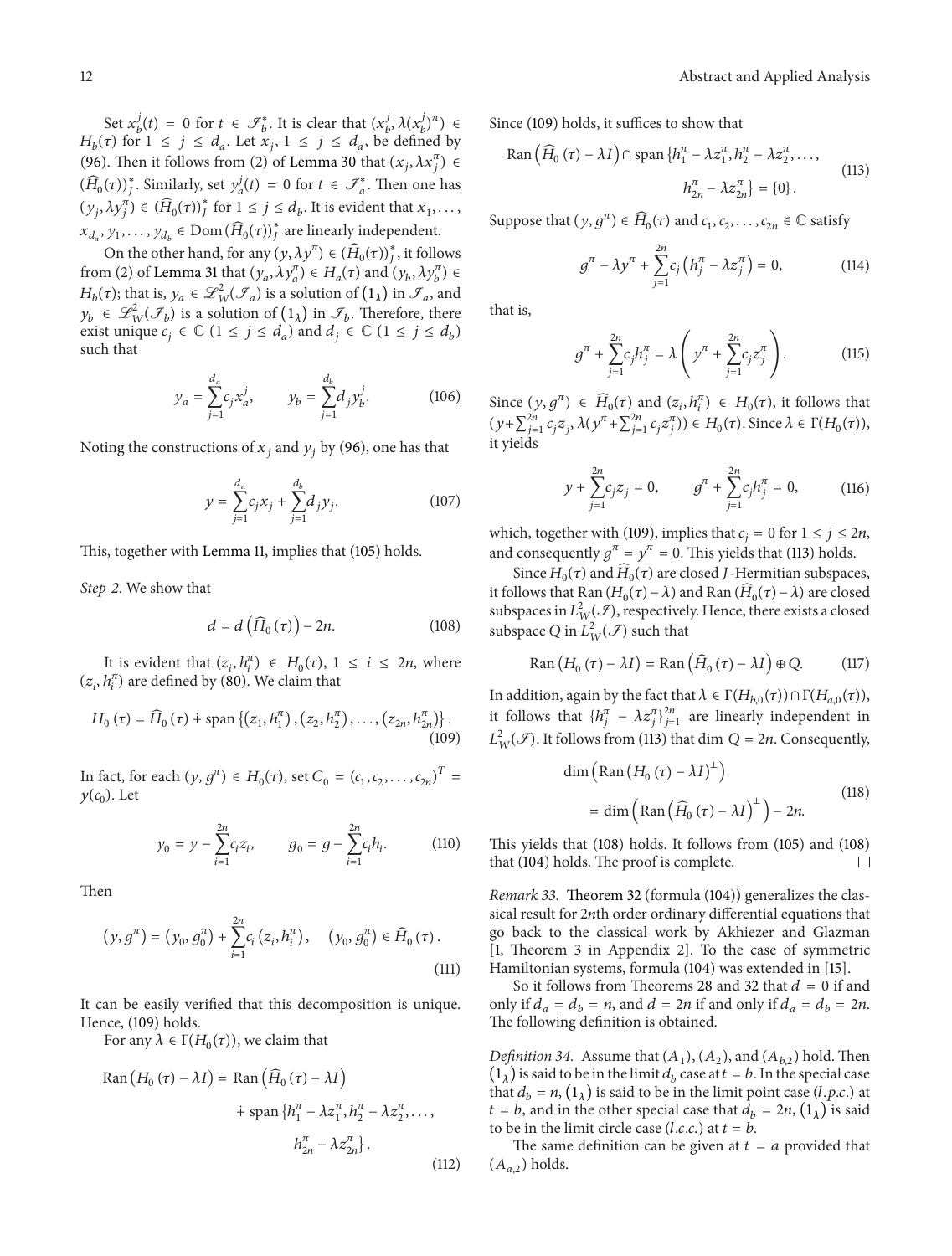4.3. Characterizations of  $H_a(\tau)$  and  $H_b(\tau)$ . In this subsection, we characterize the maximal subspaces  $H_a(\tau)$  and  $H_b(\tau)$ . We first consider characterization of  $H_b(\tau)$ . Assume that  $(A_{b,2})$ holds and  $\Gamma(H_{b,0}(\tau)) \neq \emptyset$ . Let  $\lambda \in \Gamma(H_{b,0}(\tau))$ . It follows from the proof of Lemma 11 that

$$
H_b(\tau) = H_{b,0}(\tau) + U_1 + U_2,\tag{119}
$$

where  $U_1 = \{(x_b^j, \lambda(x_b^j)^{\pi}) \in H_b(\tau) : 1 \le j \le d_b\}$  and  $U_2 =$  $\{ (y_b^j, (g_b^j)^{\pi}) \in H_b(\tau) : 1 \le j \le d_b \}, \text{ and } \{ (y_b^j, (g_b^j)^{\pi}) \}_{j=1}^{d_b} \text{ are }$ linearly independent (mod  $U_1$ ). For convenience, denote

$$
\chi_b^i(t) := x_b^i(t), \quad \chi_b^{d_b + j}(t) := y_b^j(t),
$$
  

$$
1 \le i \le d_b, \ 1 \le j \le d_b.
$$
 (120)

Clearly,  $\chi_b^i \in \text{Dom } H_b(\tau)$ ,  $1 \le i \le 2d_b$ . So  $(\chi_b^i, \chi_b^j)(b+1)$  is finite for all  $1 \le i, j \le 2d_h$ . Then the following result can be directly derived from (119) and (120).

**Lemma 35.** Assume that  $(A_1)$  and  $(A_{h,2})$  hold, and  $\Gamma(H_{h,0}(\tau)) \neq \emptyset$ . Then every  $y \in$  Dom  $H_h(\tau)$  can be expressed *as*

$$
y = y_b^0 + \sum_{i=1}^{2d_b} a_i \chi_b^i,
$$
 (121)

*where*  $y_b^0 \in \text{Dom } H_{b,0}(\tau)$  *and*  $a_i \in \mathbb{C}$ *.* 

By Lemma 35,  $z_b^i$ , defined by (78), can be uniquely expressed as

$$
z_b^i = y_b^{i,0} + \sum_{j=1}^{2d_b} a_{ij} \chi_b^j, \quad 1 \le i \le 2n,
$$
 (122)

where  $y_b^{i,0} \in \text{Dom } H_{b,0}(\tau)$  and  $a_{ij} \in \mathbb{C}$ . Denote

$$
E := (a_{ij})_{2n \times 2d_b}, \qquad F_1 := ((\chi_b^i, \chi_b^j)(b+1))_{1 \le i, j \le 2d_b}. \tag{123}
$$

**Lemma 36.** *Assume that*  $(A_1)$  *and*  $(A_{b,2})$  *hold, and*  $\Gamma(H_{b,0}(\tau)) \neq \emptyset$ . Then rank  $E = 2n$  and rank  $F_1 = 2d_b - 2n$ . *Furthermore, we can rearrange the order of*  $\chi_b^1, \chi_b^2, \ldots, \chi_b^{d_b}$ *such that*

rank 
$$
\left( \left( \chi_b^i, \chi_b^j \right) (b+1) \right)_{1 \le i \le 2d_b - 2n, 1 \le j \le d_b} = 2d_b - 2n.
$$
 (124)

*Proof.* It follows from (122) that

$$
(z_b^1, z_b^2, \dots, z_b^{2n})
$$
  
=  $(y_b^{1,0}, y_b^{2,0}, \dots, y_b^{2n,0}) + (\chi_b^1, \chi_b^2, \dots, \chi_b^{2d_b}) E^T,$  (125)

which, together with (78), implies that

$$
I_{2n} = \left(\chi_b^1(c_0), \chi_b^2(c_0), \ldots, \chi_b^{2d_b}(c_0)\right) E^T.
$$
 (126)

By Lemma 12, one has rank  $E = 2n$ .

On the other hand, it follows from (122) that

$$
\left(z_b^i, \chi_b^s\right)(b+1) = \left(y_b^{i,0}, \chi_b^s\right)(b+1) + \sum_{j=1}^{2d_b} a_{ij} \left(\chi_j^b, \chi_b^s\right)(b+1),\tag{127}
$$

for  $1 \le i \le 2n$ ,  $1 \le s \le 2d_b$ , which, together with (78) and (2) of Theorem 27, implies that

$$
EF_1 = 0.\t(128)
$$

Noting that rank  $E = 2n$ , one has

$$
\text{rank } F_1 \le 2d_b - 2n. \tag{129}
$$

We now want to show rank  $F_1 \geq 2d_b - 2n$ . By (3) of Lemma 14 one has

$$
F_2 := ((\chi_b^i, \chi_b^j)(b+1))_{1 \le i \le d_b, 1 \le j \le d_b} = (X_0^T \mathcal{J} X_0)^T, \quad (130)
$$

where  $X_0 := (x_b^1(c_0), x_b^2(c_0), \dots, x_b^{d_b}(c_0))$ . Since rank  $X_0 = d_b$ , we have that

$$
\text{rank } F_1 \ge \text{rank } F_2 \ge 2d_b - 2n,\tag{131}
$$

which, together with (129), yields that

$$
rank F_1 = rank F_2 = 2d_b - 2n.
$$
 (132)

Because rank  $F_2 = 2d_b - 2n \le d_b$ , one can rearrange the order of  $\chi_b^1, \chi_b^2, \ldots, \chi_b^{d_b}$  such that the first  $2d_b - 2n$  rows of  $F_2$  are linearly independent; that is, (124) holds. The proof is complete.

Without loss of generality, we assume that (124) holds in the rest of this paper. Now, we can give a characterization of  $H<sub>b</sub>(\tau)$ .  $\Box$ 

**Theorem 37.** *Assume that*  $(A_1)$  *and*  $(A_{b,2})$  *hold,*  $\lambda \in$  $\Gamma(H_{b,0}(\tau)) \neq \emptyset$ , and  $\chi_b^1, \chi_b^2, \ldots, \chi_b^{2d_b-2n}$  are linearly independent solutions of  $(1_\lambda)$  in  $\mathscr{L}^2_w(\mathscr{F}_b)$  such that (124) holds. Then

$$
G_b := \left( \left( \chi_b^i, \chi_b^j \right) (b+1) \right)_{1 \le i, j \le 2d_b - 2n} \tag{133}
$$

*is invertible, and any*  $y \in$  Dom  $H<sub>b</sub>(\tau)$  *can be uniquely expressed as*

$$
y = y_b^0 + \sum_{i=1}^{2n} c_i z_b^i + \sum_{j=1}^{2d_b - 2n} d_j \chi_b^j,
$$
 (134)

*where*  $y_b^0 \in$  Dom  $H_{b,0}(\tau)$ ,  $z_b^i$  are defined by (78), and  $c_i$ ,  $d_j \in$ C*.*

*Proof.* Let  $E = (E_1, E_2)$ , where  $E_1$  and  $E_2$  are  $2n \times (2d_h - 2n)$ and  $2n \times 2n$  matrices, respectively. It follows from (124) that there exists an invertible matrix  $L$  such that

$$
F_1 L = \begin{pmatrix} I_{2d_b - 2n} & 0 \\ F_3 & F_4 \end{pmatrix}.
$$
 (135)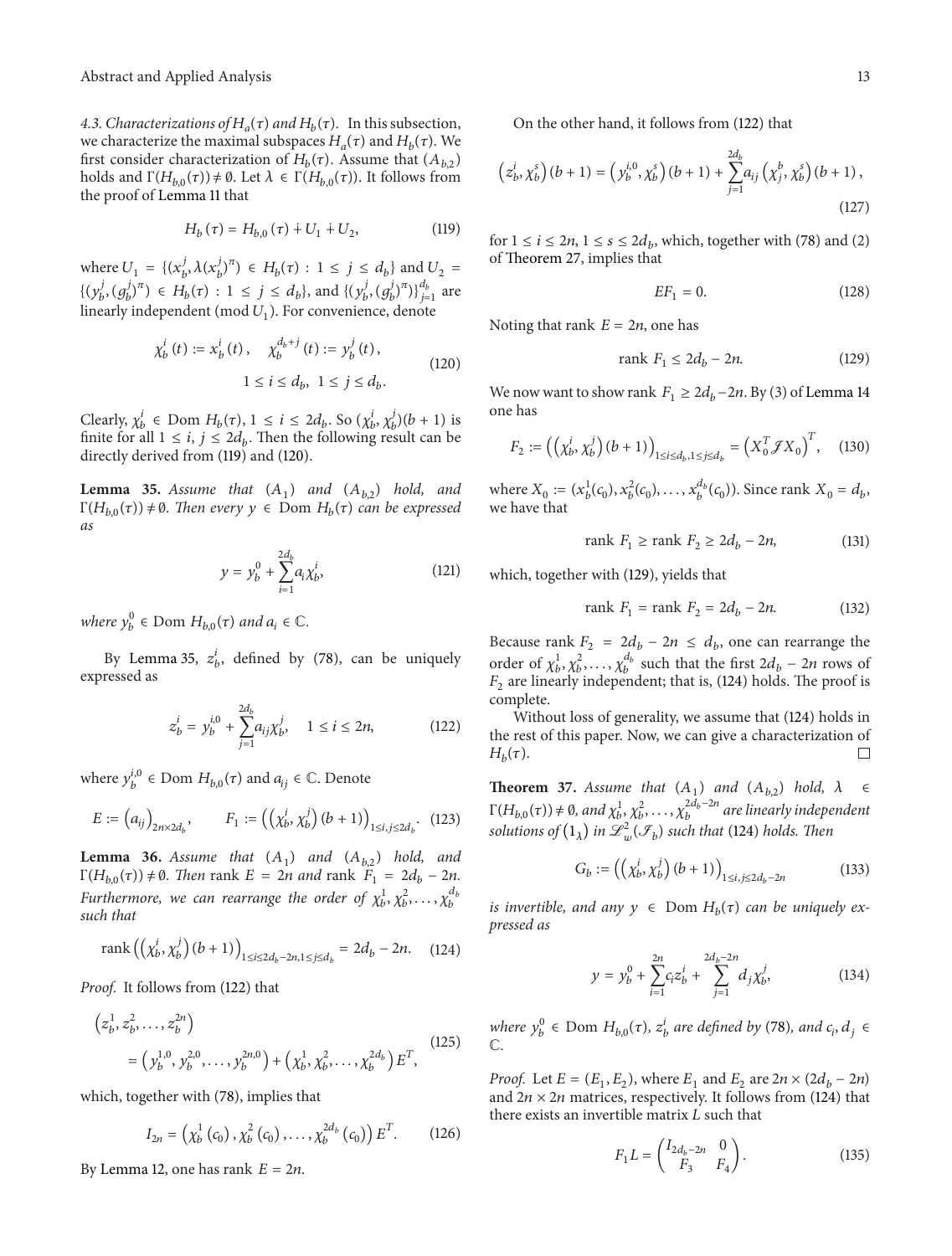So, it follows from (128) that  $E_1+E_2F_3 = 0$ , which is equivalent to  $E_1 = -E_2 F_3$ . Since rank  $E = 2n$ , it follows that  $E_2$  is invertible. Multiplying (125) by  $(E_2^{-1})^T$  from the right-hand side, we get

$$
\left(z_b^1, z_b^2, \dots, z_b^{2n}\right) \left(E_2^{-1}\right)^T = \left(y_b^{1,0}, y_b^{2,0}, \dots, y_b^{2n,0}\right) \left(E_2^{-1}\right)^T
$$

$$
+ \left(\chi_b^1, \chi_b^2, \dots, \chi_b^{2d_b - 2n}\right) \left(E_2^{-1}E_1\right)^T
$$

$$
+ \left(\chi_b^{2d_b - 2n + 1}, \dots, \chi_b^{2d_b}\right). \tag{136}
$$

This implies that each of  $\chi_b^{2d_b-2n+1}, \ldots, \chi_b^{2d_b}$  can be uniquely expressed as a linear combination of  $\chi_b^1, \chi_b^2, \ldots, \chi_b^{2d_b-2n}, \chi_b^{1,0}$  $y_b^{2,0}, \ldots, y_b^{2n,0}$ , and  $z_b^1, z_b^2, \ldots, z_b^{2n}$ . Therefore, (134) follows from Lemma 35.

Since  $\chi_b^j \in \text{Dom } H_b(\tau)$  for  $1 \le j \le d_b$ ,  $\chi_b^j$  can be uniquely expressed as

$$
\chi_b^j = y_b^{j,0} + \sum_{l=1}^{2n} b_{jl} z_b^l + \sum_{s=1}^{2d_b - 2n} c_{js} \chi_b^s, \quad 1 \le j \le d_b,
$$
 (137)

where  $y_b^{j,0} \in \text{Dom } H_{b,0}(\tau)$ , and  $b_{jl}, c_{js} \in \mathbb{C}$ . This, together with (78) and (2) of Theorem 27, implies that for  $1 \leq i \leq$  $2d_b - 2n, \ 1 \le j \le d_b$ 

$$
\left(\chi_b^i, \chi_b^j\right)(b+1) = \sum_{s=1}^{2d_b - 2n} c_{js} \left(\chi_b^i, \chi_s^b\right)(b+1), \tag{138}
$$

that is,

$$
\left(\chi_b^i, \chi_b^j\right) (b+1)_{1 \le i \le 2d_b - 2n, \ 1 \le j \le d_b} = G_b \left(c_{ij}\right)_{1 \le i \le d_b, 1 \le j \le 2d_b - 2n}^T.
$$
\n(139)

Therefore,  $G_b$  is invertible from (124). This completes the proof.

With a similar argument, one can obtain the following characterization of  $H_a(\tau)$ .

**Theorem 38.** *Assume that*  $(A_1)$  *and*  $(A_{a,2})$  *hold*,  $\Gamma(H_{a,0}(\tau)) \neq$ 0*.* Then, for some  $\lambda$  ∈ Γ( $H_{a,0}(\tau)$ ), system  $(1_{\lambda})$  has  $2d_a - 2n$ linearly independent solutions  $\chi_a^1,\ldots,\chi_a^{2d_a-2n}$  in  $\mathscr{L}^2_W(\mathscr{F}_a)$  such *that*  $G_a$  *is invertible, where* 

$$
G_a := ((\chi_a^i, \chi_a^j)(a))_{1 \le i, j \le 2d_a - 2n}, \tag{140}
$$

*and each*  $y \in$  Dom  $H_a(\tau)$  *can be uniquely expressed as* 

$$
y = y_a^0 + \sum_{i=1}^{2n} c_i z_a^i + \sum_{j=1}^{2d_a - 2n} d_j \chi_a^j,
$$
 (141)

*where*  $y_a^0 \in \text{Dom } H_{a,0}(\tau)$ ,  $c_i, d_j \in \mathbb{C}$ , and  $z_a^i$  are defined as (79)*.*

### **5. Characterizations of** *J***-SSEs of**  $H_0(\tau)$

In this section, we give a complete characterization of all the J-SSEs of minimal subspace  $H_0(\tau)$  in terms of the square summable solutions of system  $(1_{\lambda})$ . As a consequence, characterizations of all the J-self-adjoint subspace extensions are obtained in the two special cases: the limit point and limit circle cases.The following discussion is divided into two parts based on the form of  $\mathcal{I}$ .

*5.1. Both the Endpoints Are Infinite.* Let  $\mathcal{I} = (-\infty, +\infty)$ , and assume that  $(A_1)$ ,  $(A_{a2})$ , and  $(A_{b2})$  hold, and  $\Gamma(H_0(\tau)) \neq \emptyset$  in this subsection. It follows from Theorem 32 that

$$
d_a + d_b - 2n = d.\t(142)
$$

In addition, for some  $\lambda \in \Gamma(H_0(\tau), \text{ let } \chi_b^1, \ldots, \chi_b^{2d_b - 2n}$  given in Theorems 37 and  $\chi_a^1, \ldots, \chi_a^{2d_a - 2n}$  be given in Theorems 38.

**Theorem 39.** *Assume that*  $(A_1)$ *,*  $(A_{a,2})$ *,*  $(A_{b,2})$ *, and*  $(A_3)$  *hold. Then a subspace*  $T \subset (L^2_W(\mathcal{F}))^2$  *is a J-SSE of*  $H_0(\tau)$  *if and only if there exist two matrices*  $M_{d \times (2d_a - 2n)}$  *and*  $N_{d \times (2d_b - 2n)}$  *such that*

(1) rank 
$$
(M, N) = d
$$
,  
(2)  $NG_bN^T - MG_aM^T = 0$ , and

$$
T = \left\{ (y, g^{\pi}) \in H(\tau) : M \begin{pmatrix} (y, \chi_a^1)(-\infty) \\ \vdots \\ (y, \chi_a^{2d_a - 2n})(-\infty) \end{pmatrix} \right\}
$$
\n
$$
-N \begin{pmatrix} (y, \chi_b^1)(+\infty) \\ \vdots \\ (y, \chi_b^{2d_b - 2n})(+\infty) \end{pmatrix} = 0 \right\},
$$
\n(143)

*where*  $G_b$  and  $G_a$  are the same as those in Theorems 37 and 38.

 $\overline{y}$ 

*Proof.* We first show the sufficiency.

Suppose that there exist two matrices  $M_{d\times(2d_a-2n)}$  and  $N_{d \times (2d_h-2n)}$  such that conditions (1) and (2) hold and T is defined by (143). We now prove that  $T$  is a *J*-self-adjoint subspace extension of  $H_0(\tau)$  by Lemma 9.

Denote

$$
M = (m_{ij})_{d \times (2d_a - 2n)}, \qquad N = (n_{ij})_{d \times (2d_b - 2n)}, \qquad (144)
$$

and set

$$
w_a^i := \sum_{j=1}^{2d_a - 2n} m_{ij} \chi_a^j, \quad w_b^i := \sum_{j=1}^{2d_b - 2n} n_{ij} \chi_b^j, \quad 1 \le i \le d. \tag{145}
$$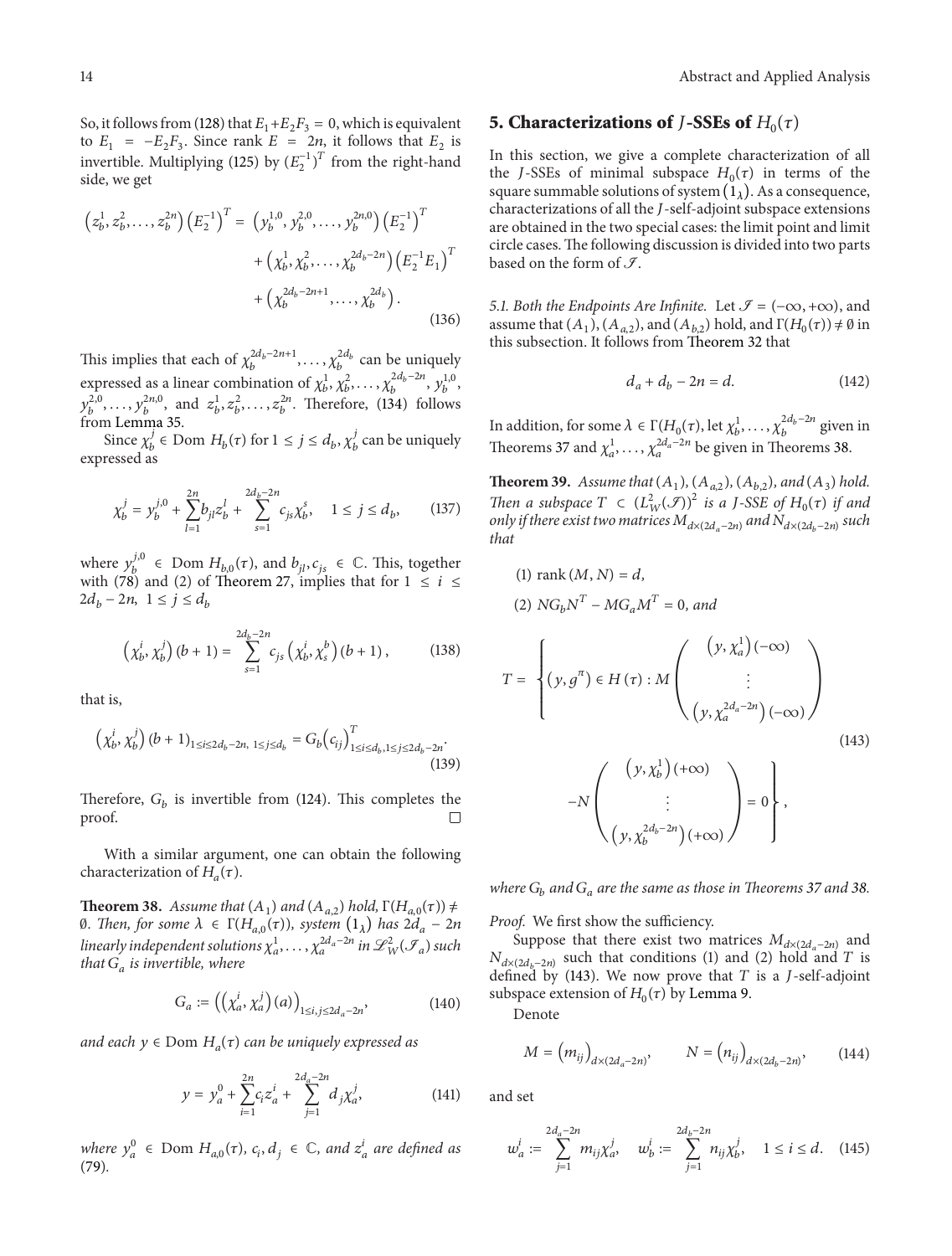Clearly,  $w_a^i \in \text{Dom } H_a(\tau)$  and  $w_b^i \in \text{Dom } H_b(\tau)$  for  $1 \le i \le d$ . By Remark 26, there exist  $\beta_i := (\omega_i, \rho_i^{\pi}) \in H(\tau)$   $(1 \le i \le d)$ such that

$$
\omega_i(t) = \omega_a^i(t), \quad t \le s_a^0,
$$
  

$$
\omega_i(t) = \omega_b^i(t), \quad t \ge t_b^0 + 1,
$$
 (146)

where  $s_a^0$  and  $t_b^0$  are specified by  $(A_{a,2})$  and  $(A_{b,2})$ , respectively.

Since  $H(\tau)$  and  $H_0(\tau)$  are liner subspaces,  $\beta_1, \beta_2, \ldots, \beta_d$ are linearly independent in  $H(\tau)$  (modulo  $H_0(\tau)$ ) if and only if  $\omega_1, \omega_2, \ldots, \omega_d$  are linearly independent in Dom  $H(\tau)$ (modulo Dom  $H_0(\tau)$ ). So it suffices to show that  $\omega_1, \omega_2, \ldots$ ,  $\omega_d$  are linearly independent in Dom  $H(\tau)$  (modulo Dom  $H_0(\tau)$ ). Suppose that there exists  $C = (c_1, c_2, \ldots, c_d)$  $\mathbb{C}^d$  such that

$$
\omega = \sum_{j=1}^{d} c_j \omega_j \in \text{Dom } H_0(\tau). \tag{147}
$$

It follows from  $(145)$ ,  $(146)$ , and  $(2)$  and  $(3)$  of Theorem 27 that

$$
0 = ((\omega, \chi_a^1) (-\infty), \dots, (\omega, \chi_a^{2d_a - 2n}) (-\infty)) = CMG_a,
$$
  

$$
0 = ((\omega, \chi_b^1) (+\infty), \dots, (\omega, \chi_b^{2d - 2n}) (+\infty)) = CNG_b.
$$
 (148)

Since  $G_b$  and  $G_a$  are invertible, we get from (148) that  $CM =$  $CN = 0$ . Then  $C = 0$  by condition (1). So,  $\omega_1, \omega_2, \ldots, \omega_d$  are linearly independent in Dom  $H(\tau)$  (modulo Dom  $H_0(\tau)$ ), and consequently  $\beta_1, \beta_2, \ldots, \beta_d$  are linearly independent in  $H(\tau)$  (modulo  $H_0(\tau)$ ).

Next, we show that  $[\beta_i : \beta_j] = 0$  for  $1 \le i, j \le d$ . It follows from (145) and (146) that

$$
\left( \left( \omega_i, \omega_j \right) (-\infty) \right)_{1 \le i, j \le d} = MG_a M^T,
$$
\n
$$
\left( \left( \omega_i, \omega_j \right) (+\infty) \right)_{1 \le i, j \le d} = NG_b N^T,
$$
\n(149)

which, together with Lemma 24 and condition (2), implies that

$$
\left( \left[ \beta_i : \beta_j \right] \right)_{1 \le i,j \le d} = NG_b N^T - MG_a M^T = 0. \tag{150}
$$

Consequently,  $[\beta_i : \beta_j] = 0$  for  $1 \le i, j \le d$ . Therefore,  $\{\beta_j\}_{j=1}^d$ satisfy the conditions (1) and (2) of Lemma 9.

Note that for each  $y \in Dom H(\tau)$ , it follows that

$$
M\left(\begin{array}{c} (y, \chi_a^1)(-\infty) \\ \vdots \\ (y, \chi_a^{2d_a - 2n})(-\infty) \end{array}\right)
$$
  
\n
$$
= \left(\begin{array}{c} \left(y, \sum_{j=1}^{2d_a - 2n} m_{1j} \chi_a^j\right)(-\infty) \\ \vdots \\ (y, \sum_{j=1}^{2d_a - 2n} m_{dj} \chi_a^j)(-\infty) \end{array}\right)
$$
  
\n
$$
= \left(\begin{array}{c} (y, \omega_1)(-\infty) \\ \vdots \\ (y, \omega_d)(-\infty) \end{array}\right),
$$
  
\n
$$
N\left(\begin{array}{c} \vdots \\ \vdots \\ (y, \chi_b^{2d - 2n})(+\infty) \end{array}\right)
$$
  
\n
$$
= \left(\begin{array}{c} \left(y, \sum_{j=1}^{2d - 2n} n_{1j} \chi_b^j\right)(+\infty) \\ \vdots \\ (y, \sum_{j=1}^{2d - 2n} n_{dj} \chi_b^j)(+\infty) \end{array}\right)
$$
  
\n
$$
= \left(\begin{array}{c} (y, \omega_1)(+\infty) \\ \vdots \\ (y, \omega_d)(+\infty) \end{array}\right),
$$
  
\n(151)

where (145) and (146) have been used. Therefore, it follows from Lemma 24 that  $T$  can be expressed as

$$
T = \left\{ (y, g^{\pi}) \in H(\tau) : \left[ (y, g^{\pi}) : \beta_j \right] = 0, 1 \le j \le d \right\}.
$$
\n(152)

Hence, T is a J-SSE of  $H_0(\tau)$  by Lemma 9. The sufficiency is proved.

We now show the necessity. Suppose that  $T$  is a  $J$ -SSE of  $H_0(\tau)$ . By Lemma 9 and Theorem 17, there exists a set of  $\{\beta_j\}_{j=1}^d \subset H(\tau)$  such that (152) holds. Write  $\beta_j = (\omega_j, \rho_j^{\pi})$ . Then  $\omega_a^j \in \text{Dom } H_a(\tau)$  and  $\omega_b^j \in \text{Dom } H_b(\tau)$  for  $1 \le j \le d$ .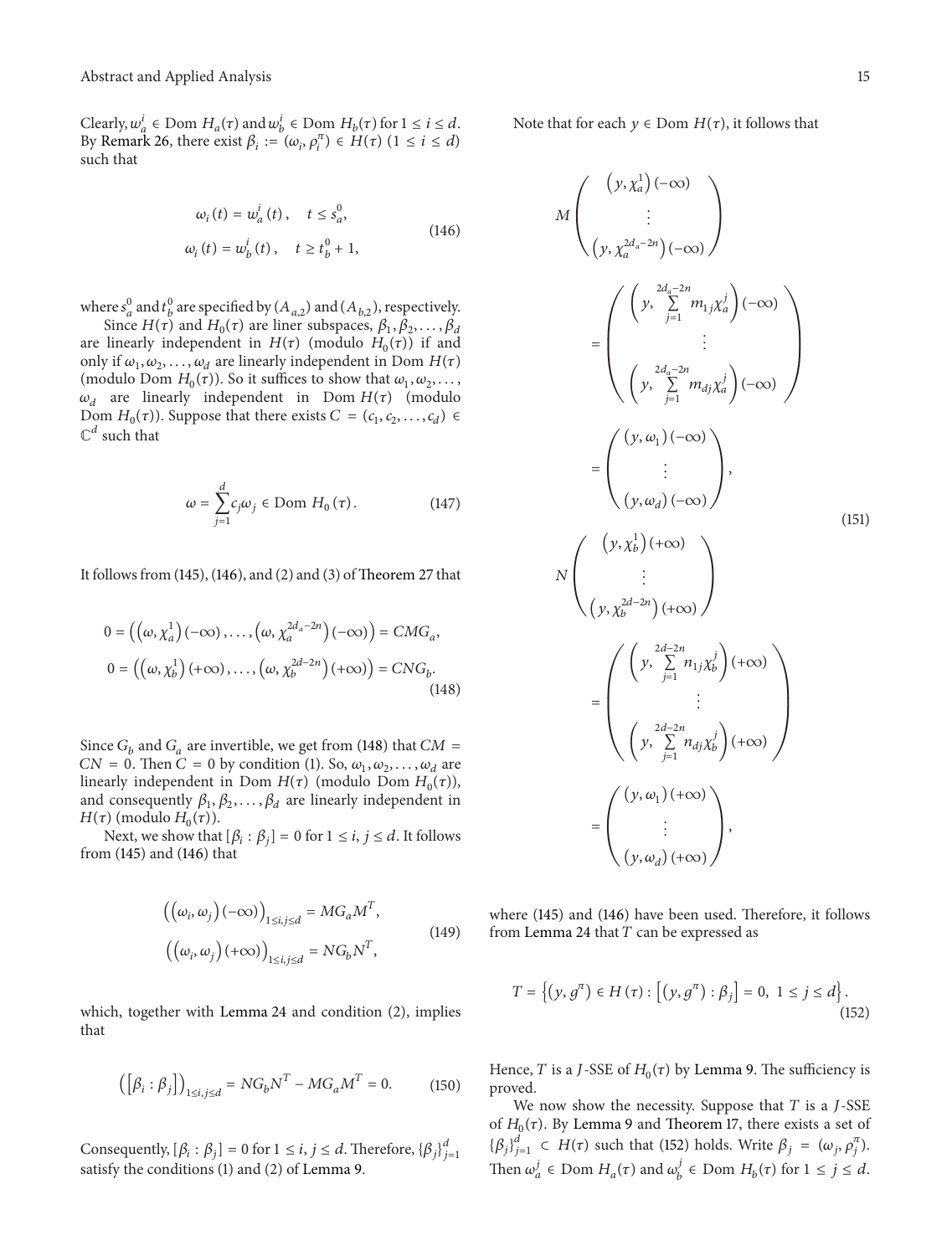By Theorems 37 and 38, each  $\omega_a^j$  and  $\omega_b^j$  can be uniquely expressed as

$$
\omega_a^j = y_a^{j,0} + \sum_{i=1}^{2n} c_{ij} z_a^i + \sum_{s=1}^{2d_a - 2n} m_{js} \chi_a^s,
$$
  

$$
\omega_b^j = y_b^{j,0} + \sum_{i=1}^{2n} d_{ij} z_b^i + \sum_{s=1}^{2d_b - 2n} n_{js} \chi_b^s, \quad 1 \le j \le d,
$$
 (153)

where  $y_b^{j,0} \in \text{Dom } H_{b,0}(\tau)$ ,  $y_a^{j,0} \in \text{Dom } H_{a,0}(\tau)$ , and  $d_{ij}, c_{ij}$ ,  $n_{is}$ ,  $m_{is} \in \mathbb{C}$ . Set

$$
M = (m_{js})_{d \times (2d_a - 2n)}, \qquad N = (n_{js})_{d \times (2d_b - 2n)}.
$$
 (154)

First, we want to show that  $M$  and  $N$  satisfy condition (1). Otherwise, suppose that rank  $(M, N) < d$ . Then there exists  $C = (c_1, c_2, \ldots, c_d) \in \mathbb{C}^d$  with  $C \neq 0$  such that

$$
C\left(M,N\right)=0.\tag{155}
$$

Then  $CM = 0$  and  $CN = 0$ . Let  $\omega = \sum_{j=1}^{d} c_j \omega_j$ . We then have

$$
\left(\left(\omega, \chi_a^1\right)(-\infty), \ldots, \left(\omega, \chi_a^{2d_a - 2n}\right)(-\infty)\right) = CMG_a = 0
$$

$$
\left(\left(\omega, \chi_b^1\right)(+\infty), \ldots, \left(\omega, \chi_b^{2d - 2n}\right)(+\infty)\right) = CNG_b = 0.
$$
(156)

For each  $y \in$  Dom  $H(\tau)$ ,  $y_b$  can be uniquely expressed as (134) by Theorem 37 and  $y_a$  can be uniquely expressed as (141) byTheorem 38. So it follows from (156), (78), (79), and (2) and (3) of Theorem 27 that for any  $y \in Dom H(\tau)$ ,  $(\omega, y)(+\infty) =$  $(\omega, y)(-\infty) = 0$ , which yields that  $\omega \in$  Dom  $H_0(\tau)$  by (1) of Theorem 27. Then  $\omega_1, \omega_2, \ldots, \omega_d$  are linearly dependent in Dom  $H(\tau)$  (modulo Dom  $H_0(\tau)$ ), and consequently  $\beta_1, \beta_2, \ldots, \beta_d$  are linearly dependent in  $H(\tau)$  (modulo  $H_0(\tau)$ ). This is a contradiction. Hence, rank  $(M, N) = d$ .

Next, we prove that  $M$  and  $N$  satisfy condition (2). It can be easily verified that

$$
\left( \left( \omega_i, \omega_j \right) (-\infty) \right)_{1 \le i, j \le d} = MG_a M^T,
$$
\n
$$
\left( \left( \omega_i, \omega_j \right) (+\infty) \right)_{1 \le i, j \le d} = NG_b N^T.
$$
\n(157)

Hence, by Lemma 14 and  $[\beta_i : \beta_j] = 0$  for  $1 \le i, j \le d, M$ and  $N$  satisfy condition (2).

In addition, it follows from (78), (79), (153), and (2) and (3) of Theorem 27 that

$$
\begin{pmatrix}\n(y, \omega_1)(-\infty) \\
\vdots \\
(y, \omega_d)(-\infty)\n\end{pmatrix}
$$
\n=\n
$$
\begin{pmatrix}\n\left(y, \sum_{j=1}^{2d_a - 2n} m_{1j} \chi_a^j\right)(-\infty) \\
\vdots \\
\left(y, \sum_{j=1}^{2d_a - 2n} m_{dj} \chi_a^j\right)(-\infty)\n\end{pmatrix}
$$
\n=\n
$$
M\n\begin{pmatrix}\n(y, \chi_a^1)(-\infty) \\
\vdots \\
(y, \chi_a^{2d_a - 2n})(-\infty)\n\end{pmatrix},
$$
\n(158)\n
$$
\begin{pmatrix}\n(y, \omega_1)(+\infty) \\
\vdots \\
(y, \omega_d)(+\infty)\n\end{pmatrix}
$$
\n=\n
$$
\begin{pmatrix}\n\left(y, \sum_{j=1}^{2d-2n} n_{1j} \chi_b^j\right)(+\infty) \\
\vdots \\
\left(y, \sum_{j=1}^{2d-2n} n_{dj} \chi_b^j\right)(+\infty)\n\end{pmatrix}
$$
\n=\n
$$
N\n\begin{pmatrix}\n(y, \chi_b^1)(+\infty) \\
\vdots \\
(y, \chi_b^{2d-2n})(+\infty)\n\end{pmatrix}.
$$

Hence,  $T$  in (152) can be expressed as (143). The necessity is proved.

The entire proof is complete.  $\Box$ 

To end this subsection, we give characterizations of J-SSEs of  $H_0(\tau)$  in four special cases of defect indices:  $d_a = d_b =$  $n; d_a = n, d_b = 2n; d_a = 2n, d_b = n; d_a = d_b = 2n.$ 

In the case that  $d_a = d_b = n$ , that is,  $d = 0$  by Theorem 32, the following result is derived from Lemma 11 and Theorem 17.

**Theorem 40.** Assume that  $(A_1)$ ,  $(A_{a,2})$ ,  $(A_{b,2})$ , and  $(A_3)$  hold. *If*  $d = 0$ *, then*  $H_0(\tau)$  *is a J*-self-adjoint subspace.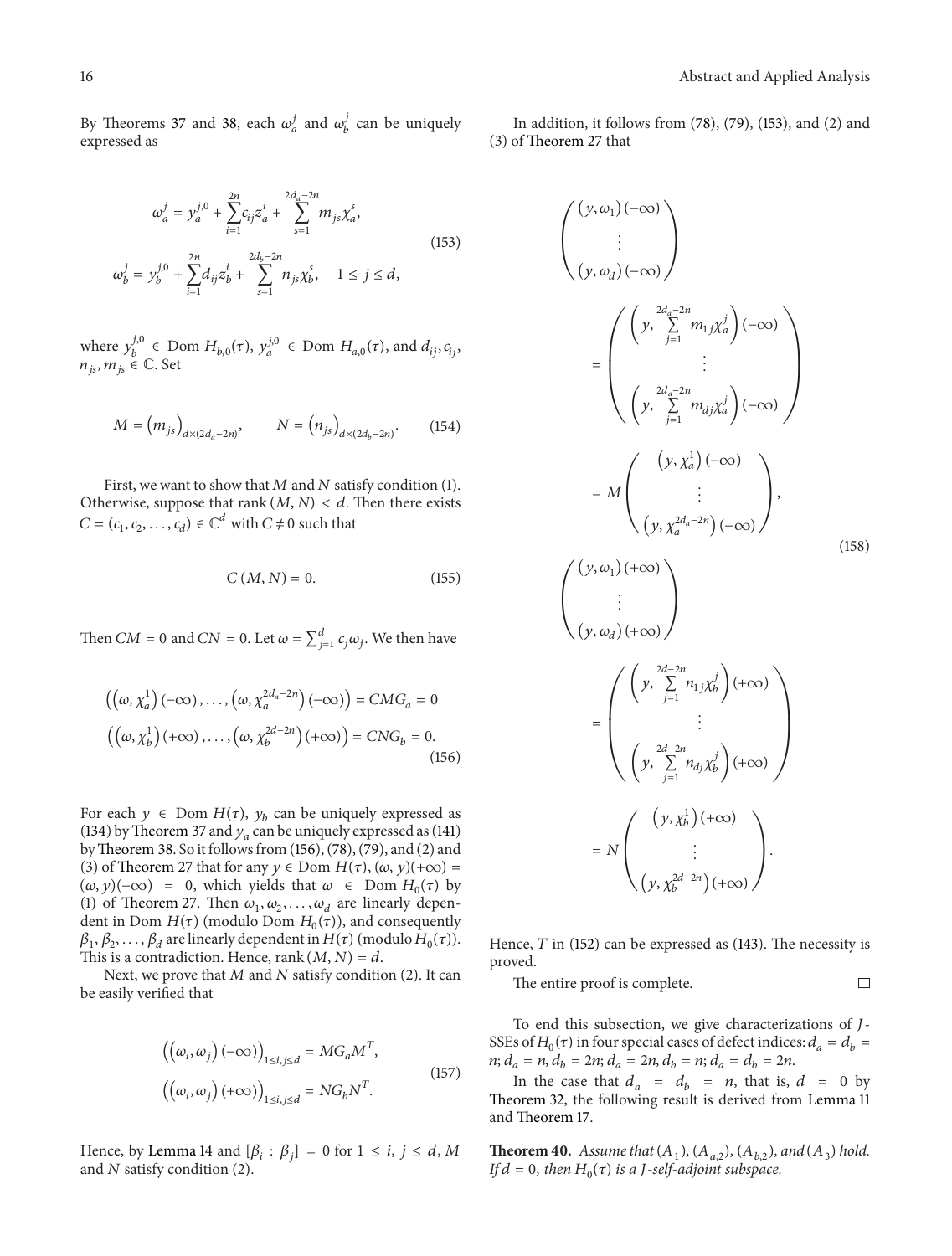In the case that  $d_a = n$ ,  $d_b = 2n$ , it follows from Theorem 32 that  $d = n$ . Let  $\chi_b^i$ ,  $(1 \le i \le 2n)$ , be  $2n$ linearly independent solutions in  $\mathscr{L}^2_W(\mathscr{I}_b)$  of  $(1_\lambda)$  satisfying  $(\chi_b^1(c_0), \chi_b^2(c_0), \ldots, \chi_b^{2n}(c_0)) = I_{2n}$ . Then, by (3) of Lemma 14 one has that

$$
G_b = ((\chi_b^i, \chi_b^j)(c_0))_{1 \le i,j \le 2n} = (J_0 Y)^*(c_0) \mathcal{J}Y(c_0) = \mathcal{J}.
$$
\n(159)

The following result can be directly derived from Theorem 39.

**Theorem 41.** *Assume that*  $(A_1)$ *,*  $(A_2)$ *,*  $(A_{a,2})$ *,*  $(A_{b,2})$ *, and*  $(A_3)$ *hold.* If  $(1_{\lambda})$  *is in l.p.c. at*  $t = -\infty$  *and in l.c.c. at*  $t = +\infty$ *. Let*  $\chi_b^i$  (1  $\leq i \leq 2n$ ) *be* 2*n* linearly independent solutions in  $\mathscr{L}_{W}^{2}(\mathscr{I}_{b})$  of  $(1_{\lambda})$  satisfying  $(\chi_{1}^{b}(c_{0}), \chi_{2}^{b}(c_{0}), \ldots, \chi_{2n}^{b}(c_{0})) = I_{2n}$ . *Then a subspace*  $T \subset (L^2_W(\mathcal{F}))^2$  *is a J-SSE of*  $H_0(\tau)$  *if and only if there exists a matrix*  $N_{n \times 2n}$  *such that* 

$$
\text{rank } N = n, \qquad N \mathcal{J} N^T = 0,
$$
\n
$$
T = \left\{ (y, g^T) \in H(\tau) : N \begin{pmatrix} (y, \chi_b^1) \, (+\infty) \\ \vdots \\ (y, \chi_b^{2n}) \, (+\infty) \end{pmatrix} = 0 \right\}.
$$
\n(160)

In the case that  $d_a = 2n$ ,  $d_b = n$ , a similar result can be easily given. So we omit the details in this case.

In the case that  $d_a = d_b = 2n$ , it follows from Theorem 32 that  $d = 2n$ . Let  $\chi_i$   $(1 \le i \le 2n)$  be  $2n$  linearly independent solutions in  $\mathscr{L}_{W}^{2}(\mathscr{I})$  of  $(1_{\lambda})$  satisfying

$$
(\chi_1(c_0), \chi_2(c_0), \ldots, \chi_{2n}(c_0)) = I_{2n}.
$$
 (161)

Then, by Lemma 14,  $G_b$  and  $G_a$ , defined by (133) and (140), satisfy

$$
G_a = G_b = \mathcal{J}.\tag{162}
$$

The following result is a direct consequence of Theorem 39.

**Theorem 42.** *Assume that*  $(A_1)$ *,*  $(A_{a,2})$ *,*  $(A_{b,2})$ *, and*  $(A_3)$  *hold. If*  $(1_\lambda)$  *is in l.c.c. at both*  $t = +\infty$  *and*  $t = -\infty$ *, then for any given*  $\lambda \in \Gamma(H_0(\tau))$ *, let*  $\chi_i$  (1  $\leq i \leq 2n$ ) *be* 2*n* linearly independent solutions in  $\mathscr{L}^2_W(\mathcal{F})$  of  $(1_\lambda)$  satisfying  $(\chi_1(c_0), \chi_2(c_0), \ldots, \phi_{2n}(c_0)) = I_{2n}$ . Then a subspace  $T \subset$  $(L^2_W(\mathcal{F}))^2$  *is a J-SSE of*  $H_0(\tau)$  *if and only if there exist two matrices*  $M_{2n \times 2n}$  *and*  $N_{2n \times 2n}$  *such that* 

rank 
$$
(M, N) = 2n
$$
,  $M \mathscr{J} M^T = N \mathscr{J} N^T$ , (163)

$$
T = \left\{ (y, g^{\pi}) \in H(\tau) : M \begin{pmatrix} (y, \chi_1)(-\infty) \\ \vdots \\ (y, \chi_{2n})(-\infty) \end{pmatrix} -N \begin{pmatrix} (y, \chi_1)(+\infty) \\ \vdots \\ (y, \chi_{2n})(+\infty) \end{pmatrix} = 0 \right\}.
$$
 (164)

*5.2. At Least One of the Two Endpoints Is Finite.* In this subsection, we characterize the *J*-SSEs of  $H_0(\tau)$  in the special case that at least one of the two endpoints  $a$  and  $b$  is finite. We first consider the case that  $a$  is finite, and  $b$  is finite or infinite.

We point out that in this case, characterizations of all the *J*-SSEs of  $H_0(\tau)$  can also be given by the proof of Theorem 39, provided that assumptions  $(A_{b,2})$ ,  $(A_{a,2})$ , and  $(A_3)$  hold. But, if there does not exist a  $c_0 \in \mathcal{I}$  such that both  $(A_{a,2})$  and  $(A_{h2})$  are satisfied, then Theorem 39 fails. We will remark again that the division of  $\mathcal I$  is not necessary in the case that one of the two endpoints is finite, and characterizations of all the *J*-SSEs of  $H_0(\tau)$  can still be given provided that  $(A_3)$  and  $(A_3)$  hold.

In the case that *a* is finite, *J* can be regarded as  $\mathcal{I}_b$ with  $a = c_0$ , and  $(A_2)$  is equivalent to  $(A_{b,2})$ . So all the characterizations for  $H_{b,0}(\tau)$  and  $H_b(\tau)$  given in Sections 3 and 4 are available to  $H_0(\tau)$  and  $H(\tau)$ , respectively, with  $c_0$ replaced by a. Assume that  $(A_2)$  holds. Then for any given  $\lambda \in \Gamma(H_0(\tau))$ , as discussed in Section 4, let  $\chi_1, \ldots, \chi_{2d-2n}$  be 2d – 2n linearly independent solutions in  $\mathscr{L}_{W}^{2}(\mathscr{I})$  of  $(1_{\lambda})$ such that  $G$  is invertible, where  $G$  is defined by (133) with  $\chi_b^j$  is replaced by  $\chi_j$ ,  $1 \leq j \leq 2d - 2n$ . Then all the results of Theorem 37 hold with  $G_b$  and  $\chi_b^j$  replaced by G and  $\chi_j$ . respectively.

**Theorem 44.** *Assume that the left endpoint is finite, and*  $(A_1)$ – $(A_3)$  *hold. Then a subspace*  $T \subset (L^2_W(\mathcal{F}))^2$  *is a J*-SSE *of*  $H_0(\tau)$  *if and only if there exist two matrices*  $M_{d \times 2n}$  *and*  $N_{d\times(2d-2n)}$  *such that* 

(1) rank 
$$
(M, N) = d
$$
,  
\n(2)  $M \mathcal{J} M^T - N G N^T = 0$ , and  
\n
$$
T = \begin{cases} (y, g^{\pi}) \in H(\tau) : My (a) \\ \vdots \\ (y, \chi_1) (b+1) \\ \vdots \\ (y, \chi_{2d-2n}) (b+1) \end{cases} = 0 \qquad (165)
$$

*Proof.* The main idea of the proof is similar to that of Theorem 39.

We first show the sufficiency. Denote

$$
\mathcal{J}M^T = (\xi_1, \xi_2, \dots, \xi_d), \qquad N = (n_{ij})_{d \times (2d-2n)}, \qquad (166)
$$

and set

$$
w_i := \sum_{j=1}^{2d-2n} n_{ij} \chi_j, \quad 1 \le i \le d. \tag{167}
$$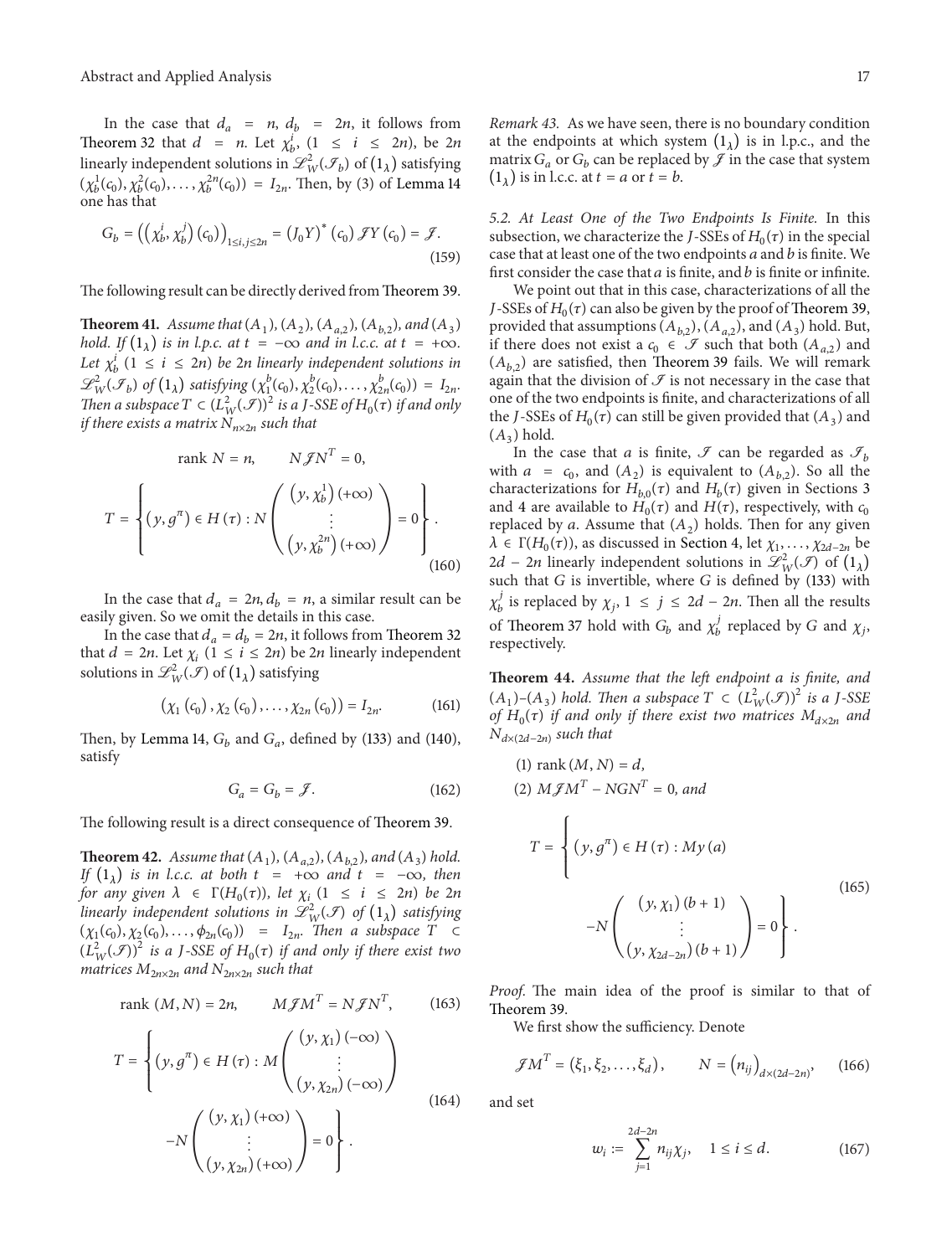Clearly,  $w_i \in \text{Dom } H(\tau)$  for  $1 \leq i \leq d$ . By Remark 26, there exist  $\beta_i := (\omega_i, \rho^{\pi}) \in H(\tau)$   $(1 \le i \le d)$  such that

$$
\omega_i(a) = \xi_i, \quad \omega_i(t) = \omega_i(t), \quad t \ge t_0 + 1,
$$
\n(168)

where  $t_0$  is specified by  $(A_2)$ . It can be verified by the method used in the proof of Theorem 39 that the set  $\left\{\beta_j\right\}_{j=1}^d$  satisfies the conditions (1) and (2) in Lemma 9. Note that for each  $y \in$ Dom  $H(\tau)$ , it follows that

$$
My (a) = ( \mathcal{J} M^T )^T \mathcal{J} y (a)
$$
  
\n
$$
= \begin{pmatrix} \omega_1^T (a) \\ \vdots \\ \omega_d^T (a) \end{pmatrix} \mathcal{J} y (a) = \begin{pmatrix} (y, \omega_1) (a) \\ \vdots \\ (y, \omega_d) (a) \end{pmatrix},
$$
  
\n
$$
N \begin{pmatrix} (y, \chi_1) (b + 1) \\ \vdots \\ (y, \chi_{2d-2n}) (b + 1) \end{pmatrix}
$$
  
\n
$$
= \begin{pmatrix} \begin{pmatrix} 2d-2n \\ y, \sum_{j=1}^{2d-2n} n_{1j} \chi_j \end{pmatrix} (b + 1) \\ \vdots \\ (y, \sum_{j=1}^{2d-2n} n_{dj} \chi_j) (b + 1) \end{pmatrix}
$$
  
\n
$$
= \begin{pmatrix} (y, \omega_1) (b + 1) \\ \vdots \\ (y, \omega_d) (b + 1) \end{pmatrix}.
$$
 (169)

Therefore, it follows from Lemma 24 that  $T$  can be expressed as

$$
T = \left\{ (y, g^{\pi}) \in H(\tau) : \left[ (y, g^{\pi}) : \beta_j \right] = 0, 1 \le j \le d \right\}.
$$
\n(170)

Hence, T is a J-SSE of  $H_0(\tau)$  by Lemma 9. The sufficiency is proved.

We now show the necessity. Suppose that  $T$  is a  $J$ -SSE of  $H_0(\tau)$ . By Lemma 9 and Theorem 17, there exists a set of  $\{\beta_j\}_{j=1}^d \subset H(\tau)$  for  $\{H_0(\tau), H(\tau)\}$  such that conditions (1) and (2) in Lemma 9 hold, and  $T$  can be expressed as (152). Write  $\beta_i := (\omega_i, \rho^{\pi})$ . Then  $\omega_j \in \text{Dom } H(\tau)$  for  $1 \leq j \leq d$ . By Theorem 37, each  $\omega_i$  can be uniquely expressed as

$$
\omega_i = y_b^{i,0} + \sum_{j=1}^{2n} a_{ij} z_b^j + \sum_{s=1}^{2d-2n} n_{is} \chi_b^s, \quad 1 \le i \le d,
$$
 (171)

where  $y_b^{i,0} \in \text{Dom } H_0(\tau)$  and  $a_{ij}, n_{is} \in \mathbb{C}$ . Set

$$
M_{d \times 2n} = (\omega_1(a), \dots, \omega_d(a))^T \mathcal{F},
$$
  
\n
$$
N_{d \times (2d-2n)} = (n_{is})_{1 \le i \le d, 1 \le s \le 2d-2n}.
$$
\n(172)

With a similar argument to that used in the proof of Theorem 39, we can prove that  $M$  and  $N$  satisfy conditions (1) and (2). In addition, it is clear that  $T$  in (170) can be expressed as (165). The necessity is proved, and then the entire proof is complete.  $\Box$ 

At the end of this subsection, we give the characterizations of J-SSEs of  $H_0(\tau)$  in two special cases of defect indices.

In the special case that  $d = n$ , Theorem 44 can be described in the following simpler form.

**Theorem 45.** *Assume that the left endpoint is finite, and*  $(A_1)$ – $(A_3)$  *hold.* If  $(1_\lambda)$  *is in l.p.c. at*  $t = b$ *, then a subspace*  $T \in (L^2_W(\mathcal{F}))^2$  is a J-SSE of  $H_0(\tau)$  if and only if there exists a *matrix*  $M_{n \times 2n}$  *satisfying the self-adjoint condition* 

$$
rank M = n, \qquad M \mathcal{J} M^T = 0 \tag{173}
$$

*such that can be defined by*

$$
T = \{(y, g^{\pi}) \in H(\tau) : My (a) = 0\}.
$$
 (174)

In the other special case that  $d = 2n$ , the following result is a direct consequence of Theorem 44.

**Theorem 46.** *Assume that the left endpoint is finite, and*  $(A_1)$ – $(A_3)$  *hold.* If  $(1_\lambda)$  *is in l.c.c. at*  $t = b$ , let  $\chi_i$   $(1 \le i \le n)$ 2n) be 2n linearly independent solutions in  $\mathscr{L}_{W}^{2}(\mathscr{F})$  of  $(1_{\lambda})$ *satisfying*  $(\chi_1(c_0), \chi_2(c_0), \ldots, \chi_{2n}(c_0)) = I_{2n}$ . Then a subspace  $T \in (L^2_W(\mathcal{F}))^2$  is a J-SSE of  $H_0(\tau)$  if and only if there exist two  $2n \times 2n$  matrices M and N such that

(1) rank 
$$
(M, N) = 2n
$$
,  
\n(2)  $M \mathcal{J} M^T = N \mathcal{J} N^T$ , and  
\n
$$
T = \begin{cases} (y, g^{\pi}) \in H(\tau) : My (a) \\ \vdots \\ (y, \chi_1) (b+1) \\ \vdots \\ (y, \chi_{2n}) (b+1) \end{cases} = 0 \qquad (175)
$$

For the case that *b* is finite and  $a = -\infty$ , it can be considered by a similar method. Here we only give the following basic result.

**Theorem 47.** *Assume that the right endpoint is finite, and*  $(A_1)$ – $(A_3)$  *hold. Let*  $\chi_i$ ,  $1 \leq j \leq 2d$  – 2*n*, *be linearly inde*pendent solutions of  $(1_\lambda)$  in  $\mathscr{L}^2_\mathsf{W}(\mathscr{I})$  such that  $G$  is invertible, where G is defined as  $G_a$  in Theorem 38 with  $\chi_a^j$  replaced by  $\chi_j$ . *Then a subspace*  $T \subset (L^2_W(\mathcal{F}))^2$  *is a J-SSE of*  $H_0(\tau)$  *if and only if there exist two matrices*  $M_{n\times 2n}$  *and*  $N_{d\times (2d-2n)}$  *such that* 

(1) rank 
$$
(M, N) = d
$$
,  
\n(2)  $MGM^{T} - N \mathcal{J} N^{T} = 0$ , and  
\n
$$
T = \begin{cases} (y, g^{\pi}) \in H(\tau) : M \begin{pmatrix} (y, \chi_{1})(a) \\ \vdots \\ (y, \chi_{2d-2n}(a)) \end{pmatrix} \\ -Ny(b+1) = 0 \end{cases}
$$
\n(176)